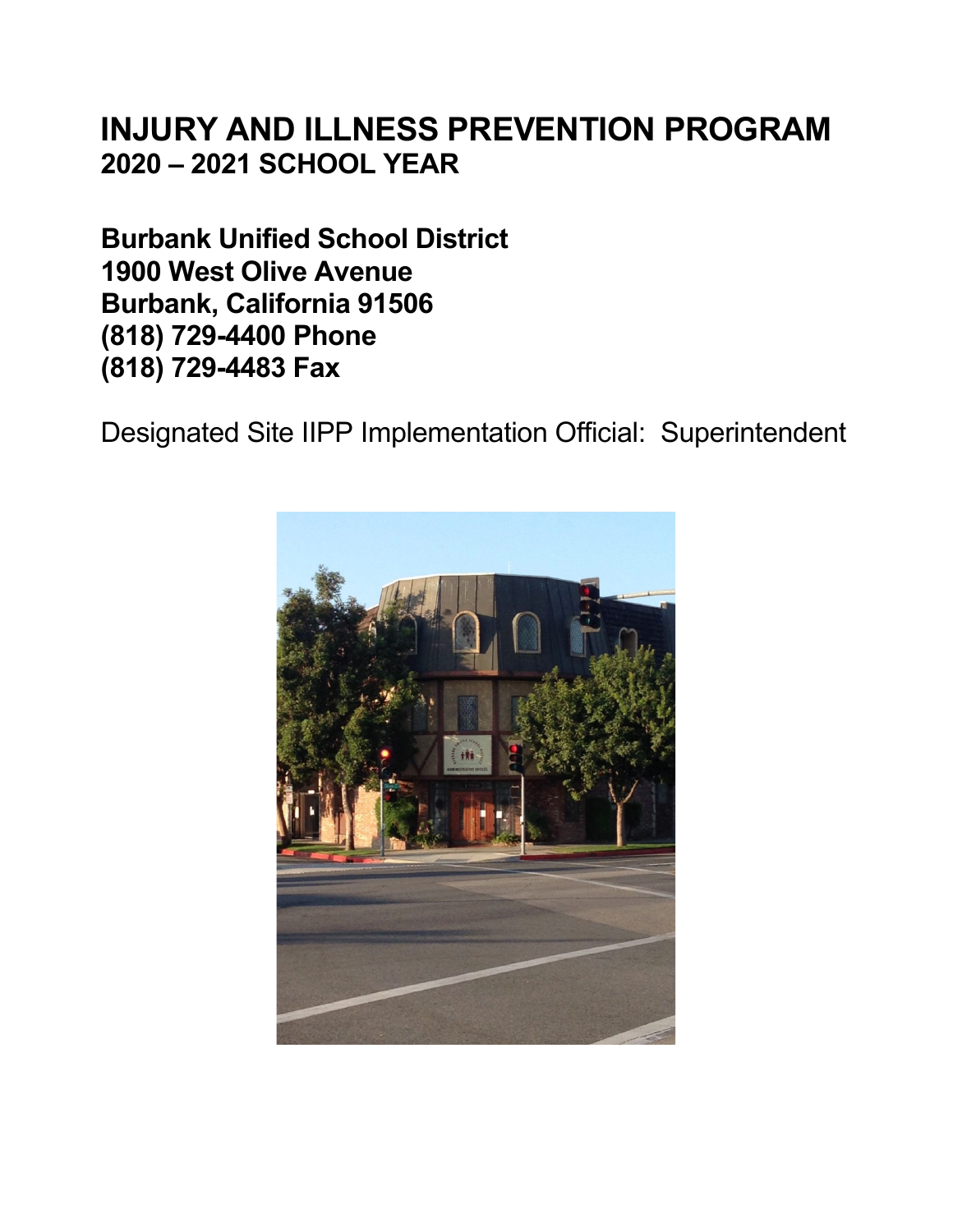# **INJURY AND ILLNESS PREVENTION PROGRAM** 2020 - 2021 SCHOOL YEAR

**Burbank Unified School District 1900 West Olive Avenue** Burbank, California 91506 (818) 729-4400 Phone (818) 729-4483 Fax

Matt Hill

Superintendent **IIPP Implementation Official** Responsible for Implementation of IIPP Cal/OSHA Title 8 CCR 3203

Principals/Directors of Sites **Site Safety Official** Responsible for Maintaining IIPP Cal/OSHA Title 8 CCR 3203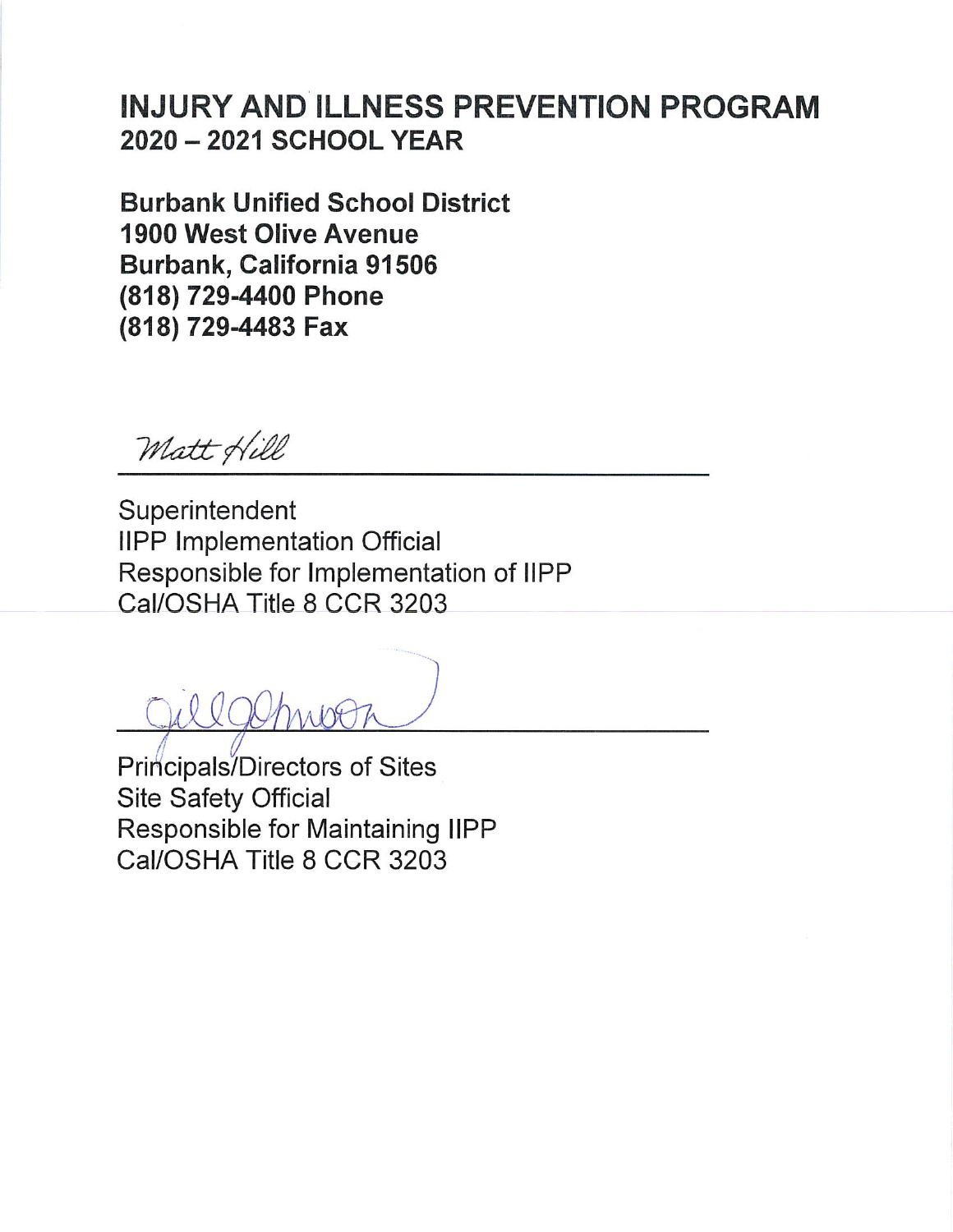# **TABLE OF CONTENTS**

| DISTRICT/SITE SAFETY RULES/CODE OF SAFE PRACTICES 7 |  |
|-----------------------------------------------------|--|
|                                                     |  |
|                                                     |  |
|                                                     |  |
| CORRECTION OF UNSAFE CONDITIONS OR WORK PRACTICES11 |  |
|                                                     |  |
|                                                     |  |
|                                                     |  |
|                                                     |  |
| HAZARD COMMUNICATION, MATERIAL & CHEMICAL SAFETY 21 |  |
|                                                     |  |
|                                                     |  |
|                                                     |  |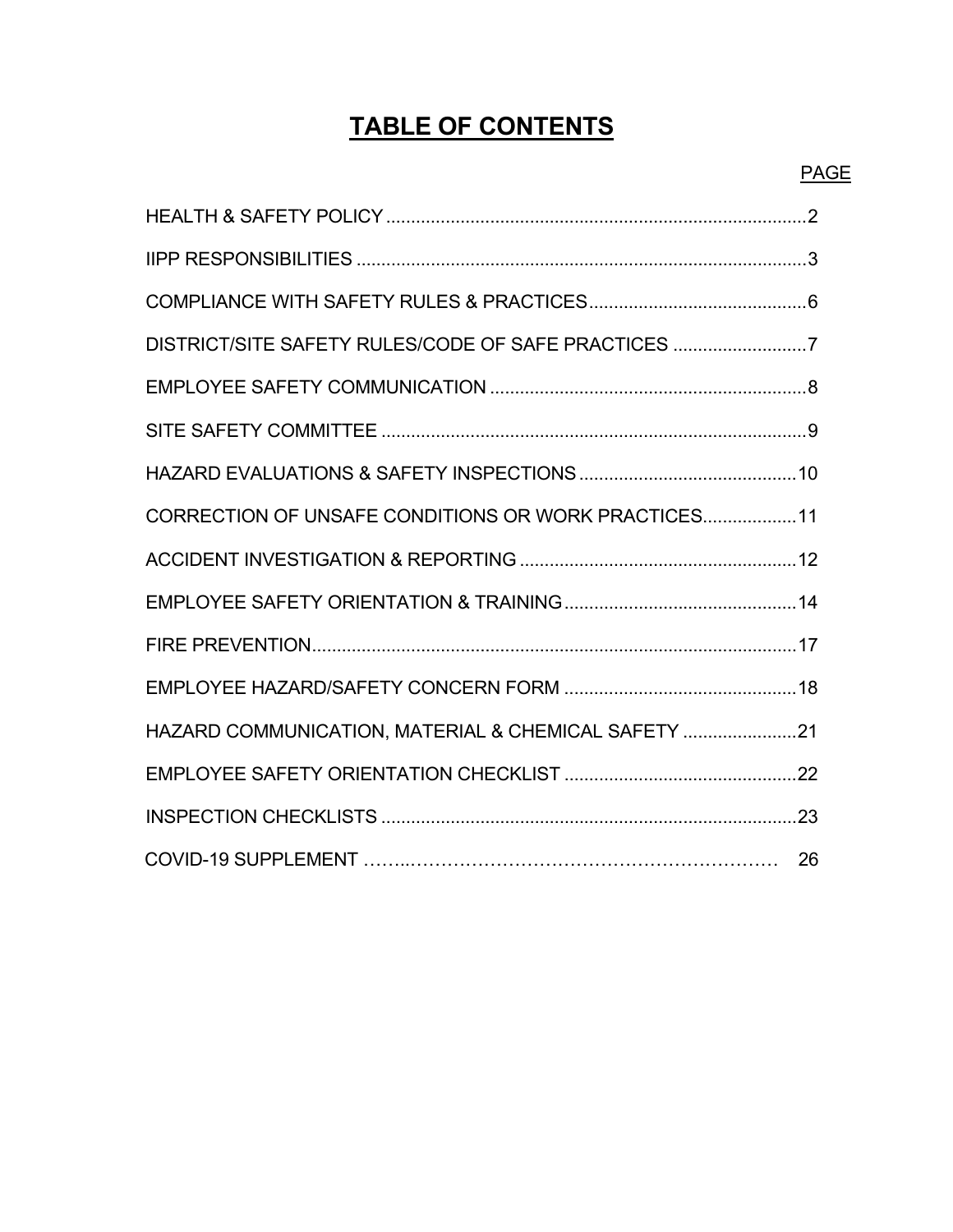# **HEALTH AND SAFETY POLICY**

It is the policy of the Burbank Unified School District and the District Offices to provide a safe and healthful work environment for all employees in order to minimize the risk of work-related injuries and illnesses and the resulting human and economic loss. This shall be achieved through the application of proper safeguards to processes, equipment, methods and procedures, and by providing employees with the training necessary to perform their job safely.

It is also each site's policy to take all necessary and responsible steps to comply with health and safety standards set forth in Federal, State, and local laws and regulations. The passage of California Senate Bill 198 (SB 198) into law mandates that all employers establish and maintain a written Injury and Illness Prevention Program (IIPP). SB 198 also requires the Cal/OSHA Standards Board to develop regulations. These regulations can be found in Title 8 of the California Code of Regulations (CCR), Section 3203 (General Industry Safety Orders). Therefore, to help ensure the health and safety of its employees and to comply with Title 8 of the California Code of Regulations, Section 3203, the District Office has established a written Injury and Illness Prevention Program (hereafter known as the "IIPP".)

A copy of the IIPP will be maintained on the District website and on each site's website. The IIPP is designed to prevent injuries, illnesses and accidents in the workplace. The primary purpose of the program is to ensure the health and safety of the site's employees and to provide a safe and healthful work environment. Documentation of specific elements of the program (i.e. completed inspection checklists, safety training rosters, safety committee meeting minutes, etc.) are implemented and maintained at the site.

Faculty and staff at every level have a special obligation to work safely and maintain a safe and healthful work environment. Safe job performance is an integral part of overall job performance. Each employee is fully responsible for implementing the provisions of this program as it pertains to operations under his/her jurisdiction.

The authority and responsibility to implement and maintain this IIPP is delegated to the site Principal/Director.

I am personally committed to the continued improvement of our safety performance, and will authorize the necessary resources to achieve this objective wherever feasible. I will expect your participation in our safety efforts and am confident I can count on every employee to help in this important site program.

Matt Hill

8/18/2020

Matt Hill **Date** IIPP Implementation Official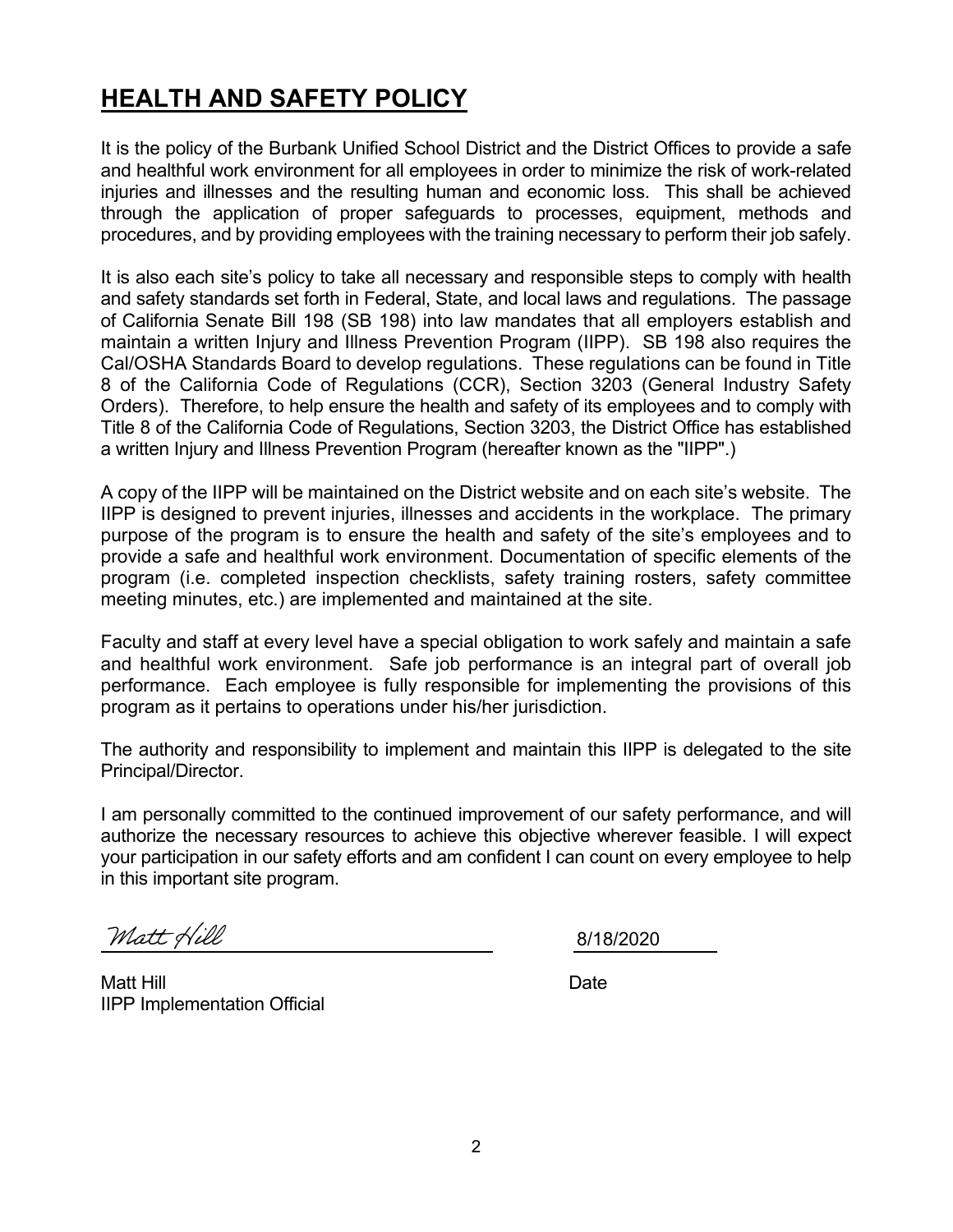# *IIPP RESPONSIBILITIES*

In order to ensure that the site maintains an effective IIPP, all management/supervisors and employees will have, and be held accountable for specific responsibilities where safety is concerned.

**IIPP IMPLEMENTATION OFFICIAL:** The IIPP Implementation Official is responsible for overall implementation of IIPP elements and the provision of resources to ensure effectiveness.

- 1) Establishes annual safety objectives, including plans of action and assignment responsibilities for ensuring their effective implementation.
- 2) Establishes safety responsibilities of site staff and management/supervisors and audits the effectiveness of their performance.
- 3) Ensures that staff and management/supervisors receive education and training in health and safety topics appropriate to their responsibilities.
- 4) Reviews accident investigation and safety inspection reports for quality and for assurance that appropriate corrective action has been taken in a timely manner.
- 5) On notification of an imminent hazard, ensures that prompt corrective action is initiated, exposed personnel are removed from the area, and that necessary safeguards are provided for the employee(s) who are taking the corrective action.
- 6) Sets an example in matters of health and safety and stimulates interest and participation in the IIPP.
- 7) Wears and requires employees and visitors to wear protective equipment in mandatory areas.
- 8) Routinely reports safety issues to District management with recommended corrective action(s).
- 9) Knowledgeable of site rules and regulations and enforces them as they apply to respective work area.
- 10) Responds to employee safety suggestions and concerns in a timely manner.

**SITE SAFETY OFFICIAL:** Implements, maintains, monitors and audits the site's IIPP.

- 1) Maintains a safety program, adopted by Cal/OSHA that will incorporate the current practices and policies for this location and are most effective in preventing injuries, occupational diseases, vehicular collisions, liabilities, and damage to equipment and material.
- 2) Consults directly with management/supervisors and employees on loss prevention matters, providing the guidance necessary to ensure effective administration of this program.
- 3) Periodically evaluates compliance with the program which may require periodic inspections of worker compliance with Cal/OSHA standards. He/she has full authority to stop jobs when safety precautions are not being enforced. The verbal notification to stop a job must be followed by a report directly to the designated person.
- 4) Ensures that employees are trained in workplace safety and are familiar with the health and safety hazards, as well as applicable laws, regulations, procedures and policies.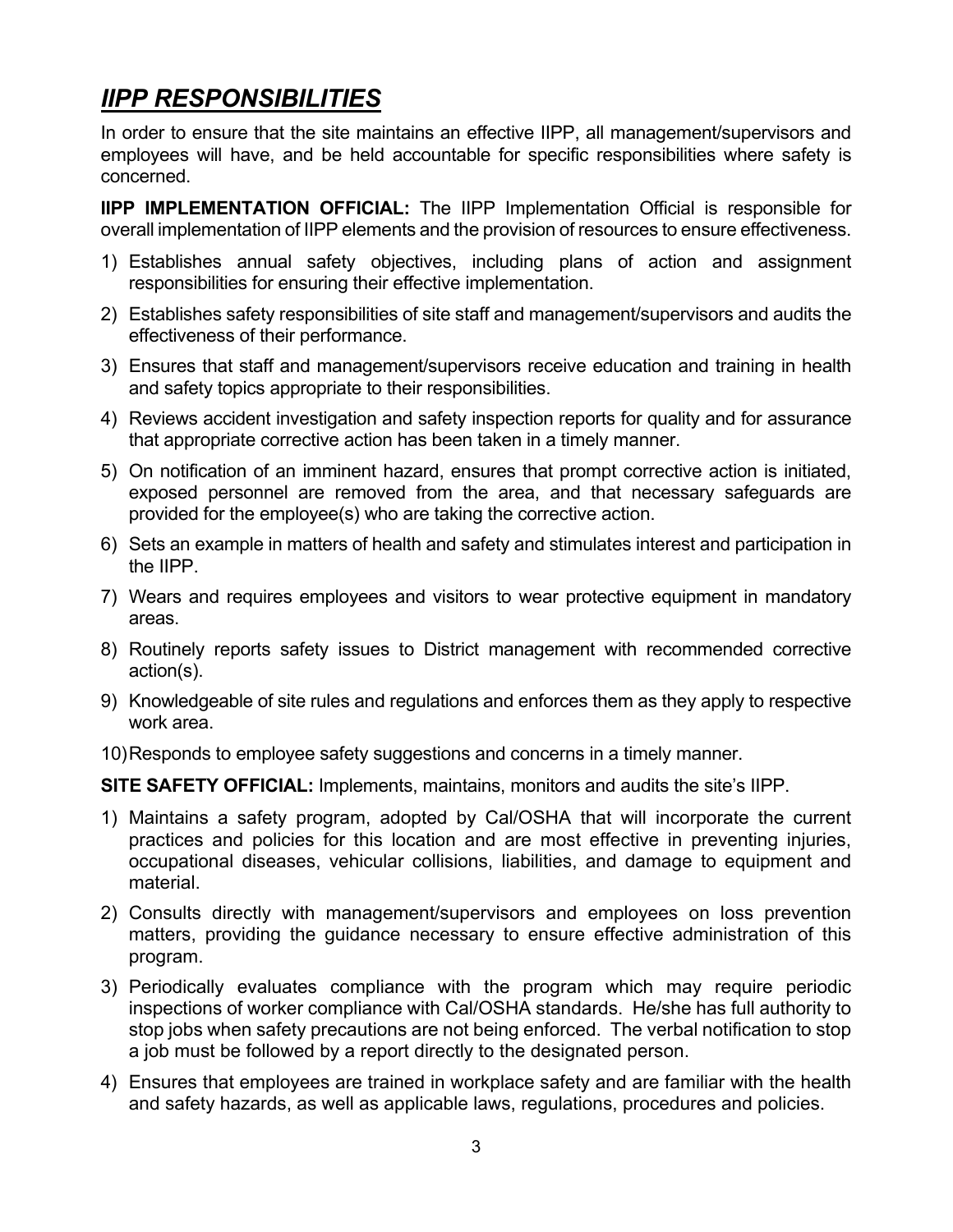- 5) Stays abreast of Federal, State and local standards and regulations, and recommends new site programs to the site IIPP Implementation Official.
- 6) Monitors effectiveness of site discipline and recognition programs as related to employee safety.
- 7) Monitors effectiveness of site means for communicating health and safety matters to employees and ensures that employee concerns and suggestions are being successfully conveyed and responded to by management without fear of reprisal.
- 8) Is a member of the Site Safety Committee, and ensures that:
	- a) Records are maintained of all items discussed.
	- b) All employees (both management and labor) are fairly represented.
	- c) Meetings are held regularly and at least quarterly.
	- d) Meeting records are made available to site employees.
- 9) Ensures site procedures for identifying and evaluating workplace hazards and inspection programs are being conducted as required, and monitors their effectiveness.
- 10) Reviews site accident investigation reports to ensure they are completed in a thorough and timely manner.
- 11) Monitors effectiveness of site procedures for correcting hazardous conditions and work practices, and that corrective action is completed in a timely manner.
- 12) When an imminent hazard exists, ensures exposed personnel are removed from the area except those necessary to correct the existing condition, and that necessary safeguards are provided for the employee(s) who are taking the corrective action.
- 13) Audits school site safety and training programs to ensure Cal/OSHA required programs are in place, and presented to employees as required. Ensures employee training records are current and being properly maintained.
- 14) Routinely reports any safety issues to site IIPP Implementation Official with recommended corrective action(s).
- 15) Sets an example in matters of health and safety and stimulates interest and participation in the IIPP.
- 16) Wears and requires employees and visitors to wear protective equipment when required.
- 17) Knowledgeable of site rules and regulations and enforces them as they apply to respective work area.
- 18) Responds to employee safety suggestions and concerns in a timely manner.

**MANAGEMENT/SUPERVISORS: m**anagement, at all levels, has the responsibility to provide employees and students with a safe school and work environment by promoting safe practices and maintaining safe facility conditions. Although personnel exposure varies widely from site area to site area, it is expected that an unrelenting effort will be directed toward controlling liabilities.

- 1) Assists employees in receiving adequate safety training to meet their responsibilities.
- 2) Monitors safety performance of subordinates and sees that they are held accountable for their safety responsibilities.
- 3) When necessary, ensures that accident reports are completed with/by subordinates to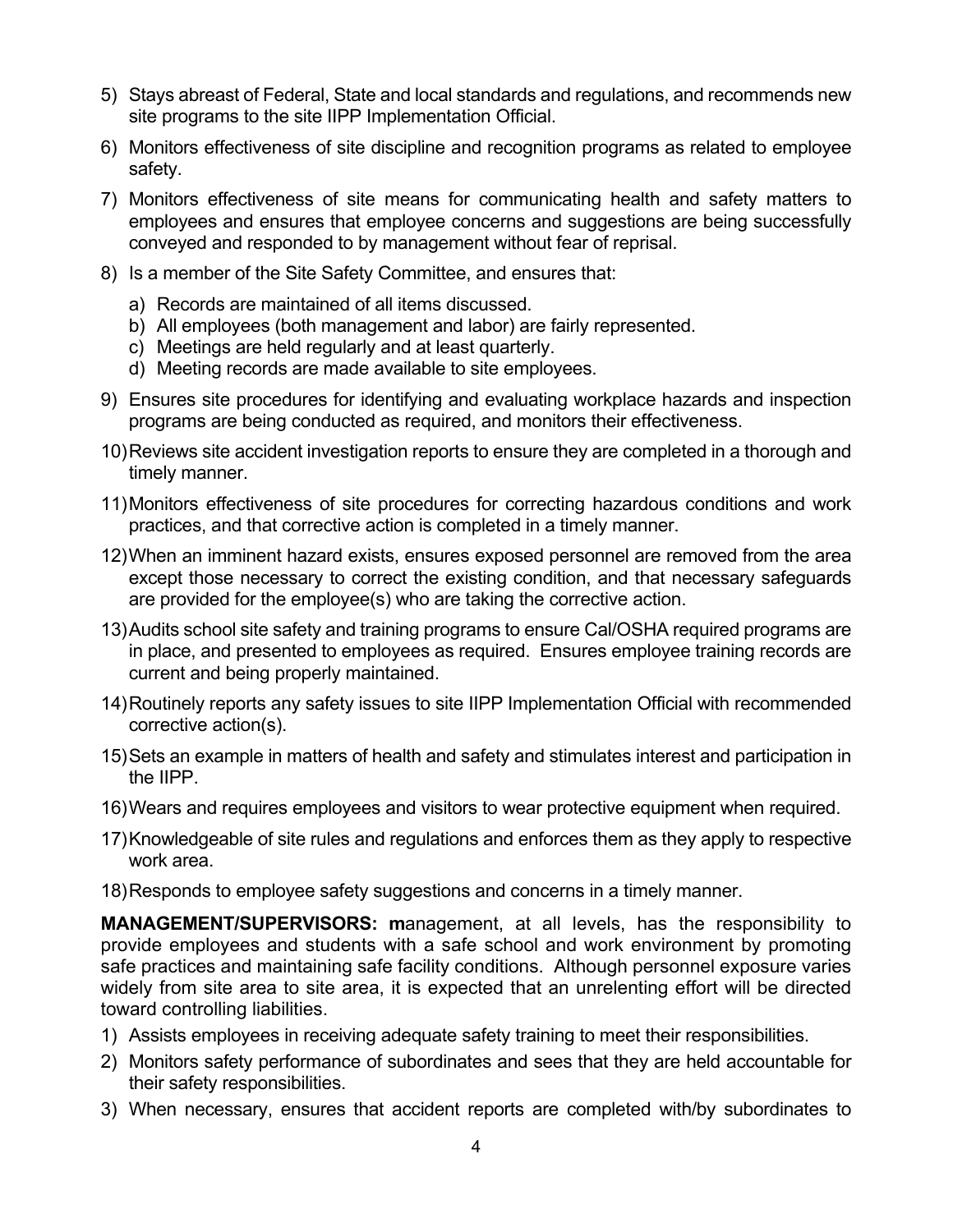ensure proper actions have been taken; reporting to Site Safety Official for further action.

- 4) Working in conjunction with IIPP Implementation Official and Site Safety Official, ensures prompt corrective action is initiated to correct unsafe conditions and/or unsafe acts in a timely manner based on the severity of the hazard, when feasible.
- 5) When made aware of an imminent hazard, ensures exposed personnel are removed from the area except those necessary to correct the existing condition, and that necessary safeguards are provided for the employee(s) who are taking the corrective action.
- 6) Sets an example in matters of health and safety and stimulates interest and participation in the IIPP.
- 7) Wears and requires employees and visitors to wear protective equipment when required.
- 8) By personal example, communicates and demonstrates to employees the importance of working safely.
- 9) Working in conjunction with IIPP Implementation Official and Site Safety Official, instructs each new and/or transferred employee on the hazards of the job or task that the employee will be assigned. Properly utilizes established safety orientation checklist (New Employee Safety Orientation Checklist page 23). Ensures that employees understand and properly follow work procedures that are established for their safety.
- 10) Routinely makes safety observations and ensures prompt corrective actions are initiated to eliminate unsafe conditions and acts.
- 11) Knowledgeable of site rules and regulations and enforces them as they apply to respective work area.
- 12) Responds to employee safety suggestions and concerns in a timely manner.

**FACULTY/STAFF/VOLUNTEER(S):** While working on District property, faculty, staff, and volunteers shall do the following to promote a safe environment.

- 1) Adheres to school site safety rules and practices.
- 2) Takes responsibility for work area by:
	- a) Wearing any required personal protective equipment (PPE).
	- b) Performing work assignment(s) in a safe manner.
	- c) Correcting unsafe conditions and practices over which they have control.
	- d) Maintaining cleanliness and good housekeeping.
- 3) Immediately reports all accidents and injuries as well as symptoms of chemical exposure to management/supervisor.
- 4) Immediately reports unsafe conditions or practices to management/supervisor.
- 5) Knows emergency procedures and role in an emergency.
- 6) Actively participates in the site IIPP.

**PARENTS:** Parents within the District shall be encouraged to do the following

- 1) Teach safety practices to children in the home.
- 2) Support District safety requirements for employees and students.
- 3) Help the school in its hazard correction activities by reporting safety concerns or issues to the school/district.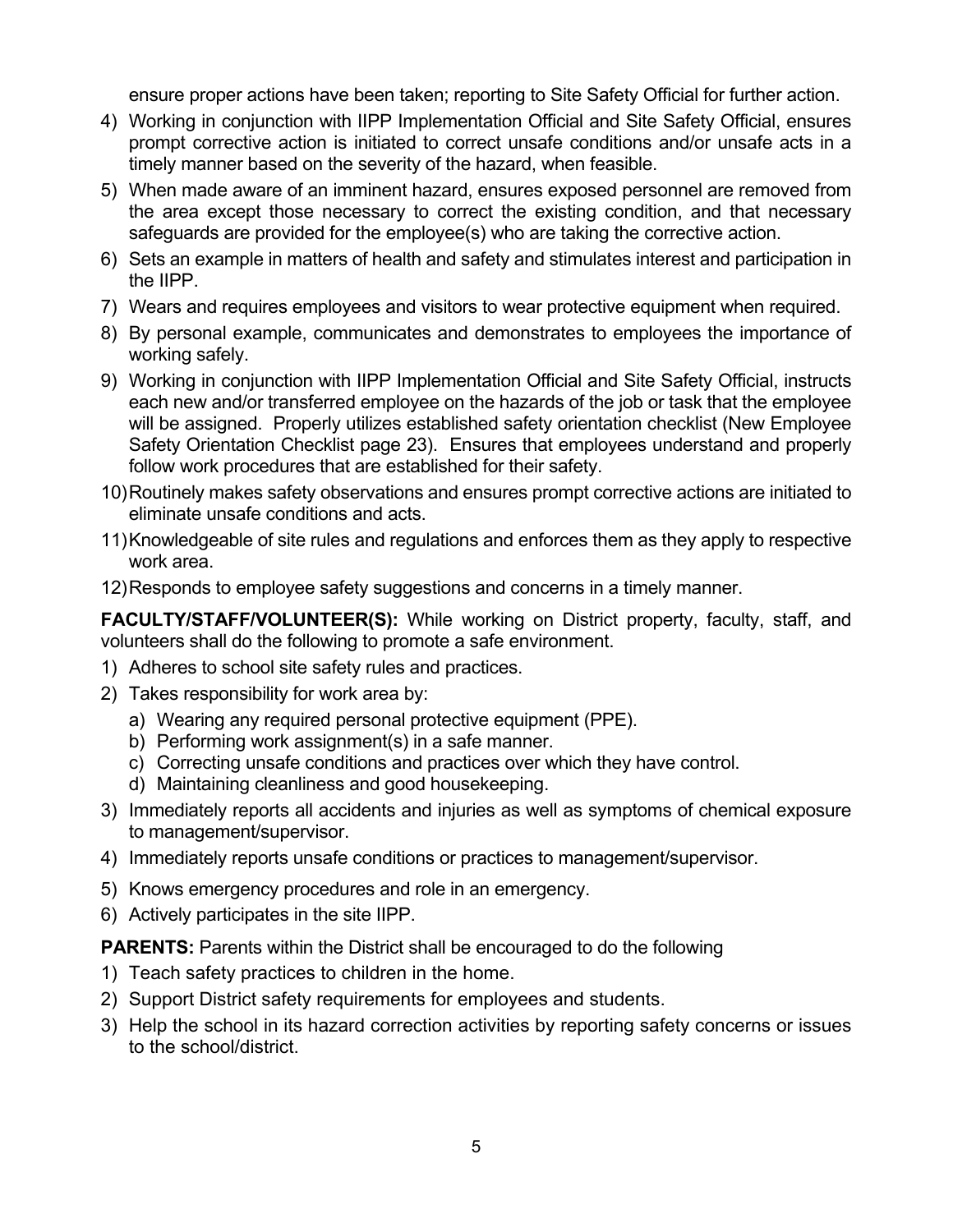# *COMPLIANCE WITH SAFETY RULES & PRACTICES*

Positive recognition and incentives are valuable in establishing good safety practices and procedures. However, coaching, training/retraining, and disciplinary action are occasionally needed. This policy is to provide a procedure for encouraging and enforcing compliance with safety rules and practices, and to comply with Title 8 of California Code of Regulations, Section 3203.

## **RESPONSIBILITIES**

### **MANAGER/SUPERVISORS:**

- 1) Each manager/supervisor is responsible for monitoring the safety performance of his/her employees and is to respond immediately when a concern about safety performance exists.
- 2) Each manager/supervisor is responsible for:
	- a) Being a role model for his/her employee(s).
	- b) Using positive reinforcement to recognize employee safe practices.
	- c) Immediately correcting observed unsafe behavior/practices.

#### **SITE SAFETY OFFICIAL/SITE SAFETY COMMITTEE:**

1) The Site Safety Official and/or site Safety Committee are responsible for recommending safety incentive and recognition programs to the site IIPP Implementation Official or special training or retraining programs, where indicated, to help ensure compliance with new or existing safety practices/procedures.

District/Site Safety Rules/Code of Safe Practices (page 7) have been established and are posted on the staff bulletin board(s). Employees failing to comply with these and other site safety rules or practices, will be subject to disciplinary action up to and including termination.

The following additional safety-related situations may be cause for coaching or corrective action:

- 1) Accidents occurring when an employee was noted to be breaking a safety practice or was not following the proper procedure due to a fault of his/her own.
- 2) An employee having three or more accidents in a calendar year.
- 3) An employee causes an injury to another employee due to an unsafe practice or rule violation.

- 1) A manager/supervisor observing an employee in an unsafe practice/behavior, safety rule infraction, or displaying a general poor safety attitude should coach the employee and attempt to determine the reason for the behavior.
- 2) If the cause/reason is due to lack of training the employee is to be trained/retrained as appropriate.
- 3) If problems persist, and the manager/supervisor believes that disciplinary action is indicated, he/she will communicate with Human Resources Services to determine appropriate action according to the District personnel policy for disciplinary action applicable bargaining unit agreement with the discipline being appropriate to the seriousness and frequency of the offense.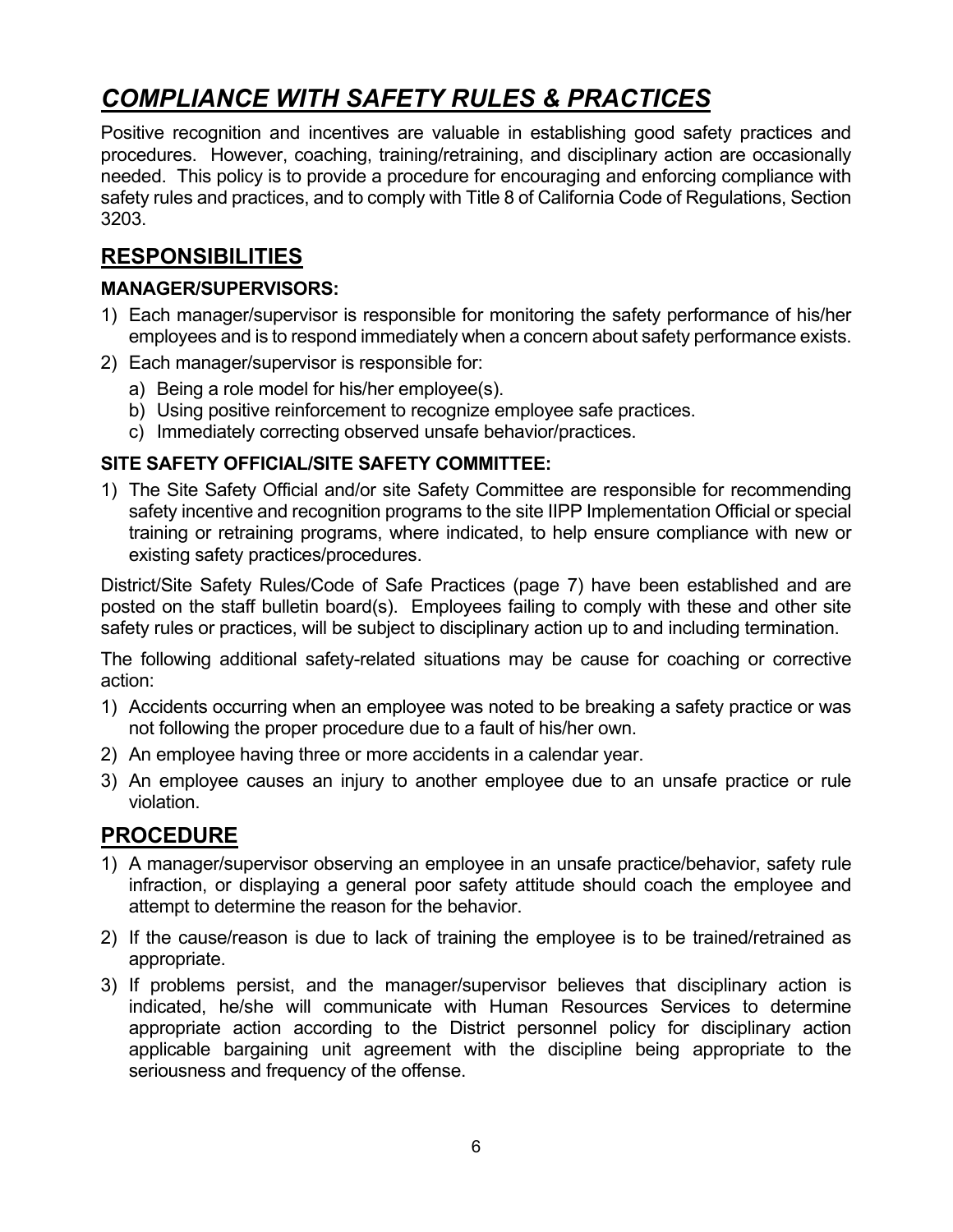# *DISTRICT/SITE SAFETY RULES/CODE OF SAFE PRACTICES*

The District makes every effort to provide safe facilities and adequate equipment for the protection of its employees. It is the employee's responsibility to take every precaution to ensure that his/her action(s) or the action(s) of others will not lead to an injury or damage of District property.

The following safety rules have been formulated as a general guide to all employees for prevention of accidents and injuries. It should be made clear that these rules do not constitute all safety requirements at the site. All established safety rules, regulations, and procedures will be uniformly applied and enforced by management.

In the best interest of all concerned, disciplinary action may be taken when any of these safety rules or specific safety guidelines are disregarded.

- 1) NO SMOKING: Smoking is prohibited on District property.
- 2) INJURIOUS OBJECTS: Firearms, weapons, illegal drugs and alcoholic beverages are not permitted on school property.
- 3) DRUGS & ALCOHOL: The use or presence of any substance which may impair an employee's ability or alertness will not be tolerated on District property. No person shall be knowingly permitted to work while the employee's ability or alertness is impaired.
- 4) HORSEPLAY: Horseplay, scuffling, fighting and other acts that could have an adverse influence on the safety or well-being of employees is dangerous and will not be tolerated on District property. Horseplay includes, but is not limited to, any willful act which may startle or distract other employees.
- 5) PERSONAL PROTECTIVE EQUIPMENT: Personal protective equipment (PPE) is required for the personal safety of employees performing specific duties and must be worn when specified.
- 6) SAFETY NOTICES AND TAGS: Safety signs and danger tags are used to warn employees and visitors of accident hazards. A lock-out/tag-out system identifies equipment that is NOT to be operated, energized or used. All lock-out/tag-out notices and procedures must be observed and obeyed. Notify other individuals in your area who might be endangered by the work you are doing.
- 7) SAFETY DEVICES AND GUARDS: Employees are required to use the safety devices and guards installed on machines and equipment they operate. You are responsible for ensuring all safeguards are operable and in place. If they are not, STOP what you are doing and notify your supervisor.
- 8) DO NOT OPERATE UNLESS AUTHORIZED: Only authorized persons are permitted to operate, repair, or adjust machinery and equipment. Do not operate equipment that you are not trained on and familiar with.
- 9) POWERED INDUSTRIAL EQUIPMENT: Only authorized persons are permitted to operate powered industrial equipment and must follow applicable safety rules and guidelines associated with its operation (i.e. never allowing a person(s) to ride on or be lifted by such equipment that has lifting mechanisms).
- 10) SEEK HELP: If you are unsure of the safe method to do your job, STOP and ask your supervisor. Ignorance is no excuse for a safety violation.
- 11) REPORTING OF INJURIES: Every injury, no matter how minor, must be reported to your supervisor promptly.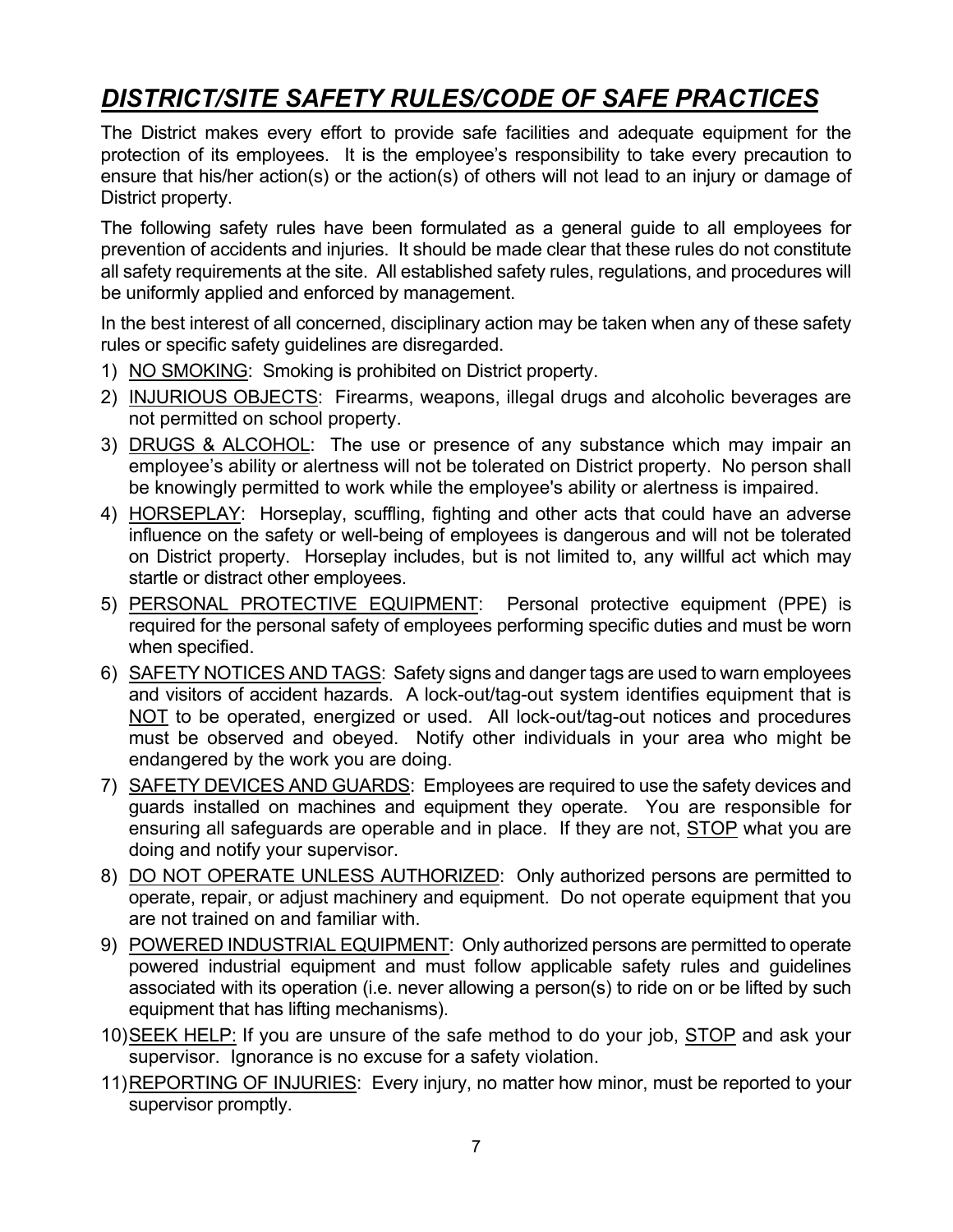- 12) REPORTING OF HAZARDS: Any unsafe condition(s) or unsafe practice(s) must be reported immediately to a supervisor. Every employee is expected to take safety seriously.
- 13) HOUSEKEEPING: Employees are required to keep their work areas clean at all times. Do not block exits, fire doors, aisles, fire extinguishers, first aid kits, emergency equipment, electrical panels, or fire lanes. Spills are to be cleaned-up immediately.
- 14) PROPER LIFTING TECHNIQUES: Always use the proper lifting technique(s). Never attempt to lift, carry, push or pull an object which is too heavy. Contact a supervisor when help is needed.
- 15) CHEMICALS & HAZARDOUS SUBSTANCES: Safety Data Sheets (SDS) are part of the District's Hazardous Communications Program and are kept in several locations on site, which include the front office, the main custodial office and online at http://hq.msdsonline.com/wsgjpasl – *MSDSonline*. Do not use any new chemical without reading the label or consulting the SDS to see if there are health, and/or physical safety hazards, and/or personal protective equipment recommendations/requirements. If unsure, employee should contact his/her supervisor prior to use of chemical.

# *EMPLOYEE SAFETY COMMUNICATION*

Communication between management and employees on matters of safety is of primary importance in order to have an effective IIPP. In addition, Title 8 of the California Code of Regulations, Section 3202 requires every employer to have a means of communicating with employees without fear of reprisal. The primary means of communicating with employees will include: safety committee(s); personal safety contacts; group safety meetings; written communications; bulletin boards and posted notices; and a safety suggestion system.

## **PROCEDURES**

### **GENERAL GROUP SAFETY MEETINGS:**

- 1) Safety meetings with employees are another effective training tool and should be held, at least, on a monthly basis. These safety meetings may take place in the course of a general staff meeting.
	- a) Topics should be chosen that are pertinent to the job-related safety or health of the group.
	- b) The meeting should include open discussion of the topic to ensure employee understanding.
	- c) It is also important to solicit suggestions from employees on means for improving their job safety.
- 2) All group safety meetings are to be documented with the date, safety topic presented, employees' names/signatures, name of the supervisor, and name of the presenter if other than the supervisor. Documentation is important for purposes of Cal/OSHA compliance and will be maintained by site.

### **PERSONAL SAFETY CONTACTS:**

- 1) Personal contacts between the supervisor and employee to instruct or discuss safety topic(s) related to the employee's work are powerful tools for developing favorable employee behavior toward safety and accident prevention.
- 2) Document personal contacts with employees on matters of health and safety. Record will contain, at minimum, a history of what has been discussed with an employee, date(s) of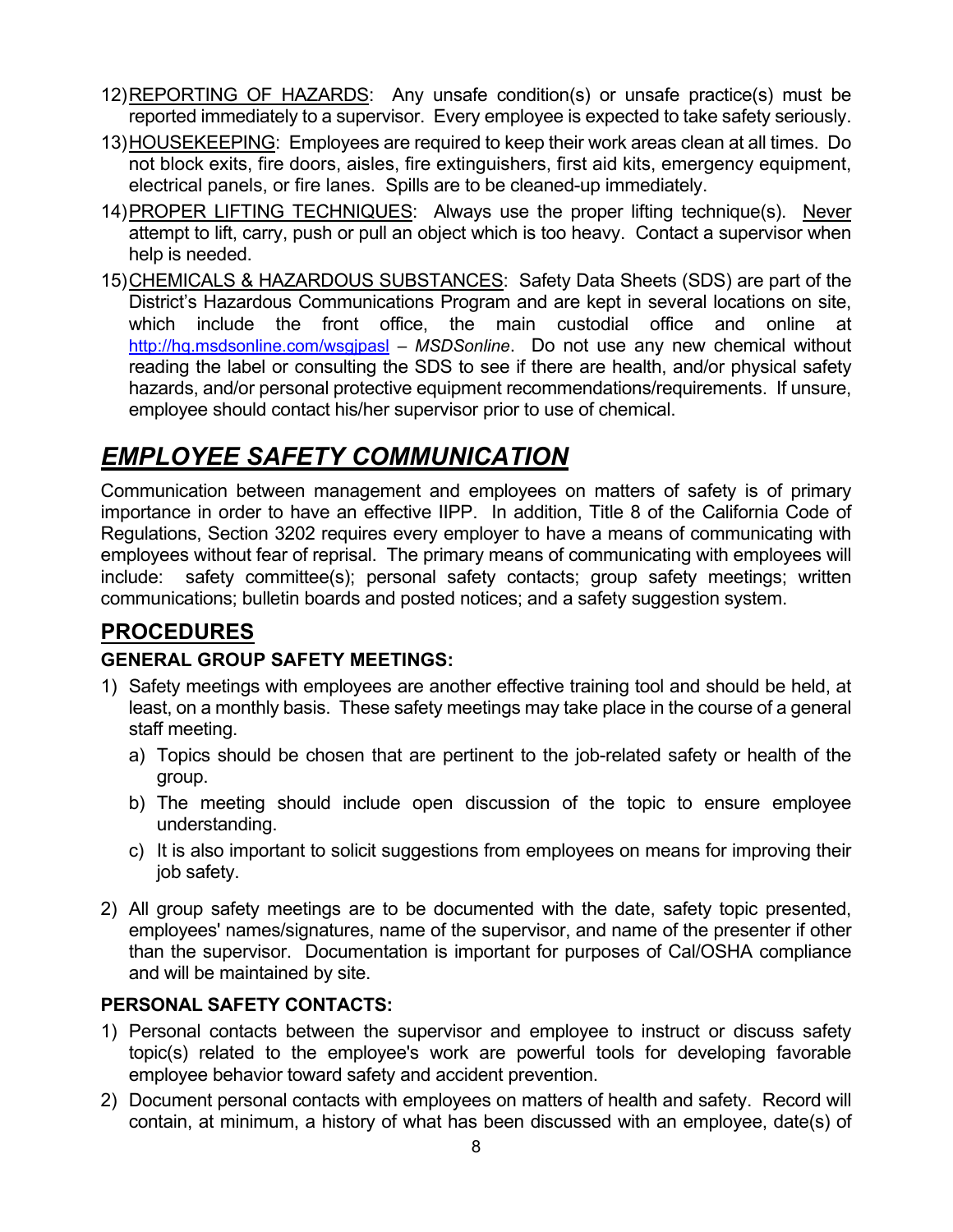conversations and participants in contact – reporter and receiver.

### **WRITTEN COMMUNICATIONS:**

- 1) Written communication of health and safety topics, practices or matters of interest will be used in certain situations, particularly to convey important new or revised policies and procedures.
- 2) All communications should be dated and conform to District and site policies regarding such communications.

### **BULLETIN BOARDS AND POSTED NOTICES:**

- 1) At least one bulletin board should be available for posting of required government notices such as the required Cal/OSHA and Workers' Compensation notices. It may also be used to post safety rules and important policies, procedures, safety committee minutes, meeting notices, and safety topic posters.
- 2) Bulletin boards will be located at major employee congregating points.
	- a) The boards are to be properly maintained in a neat and orderly manner.
	- b) Items posted are to be timely and of the latest revision.
	- c) The Director, Human Resources Services, in conjunction with site designee will be responsible for maintaining the bulletin board and controlling the notices placed thereon.

#### **SAFETY SUGGESTION SYSTEM:**

- 1) As required by Title 8 of the California Code of Regulations, Section 3202 the District/site safety suggestion system can be used for submitting safety suggestions or concerns without fear of reprisal. Employees may submit suggestions either by name or anonymously.
- 2) Suggestions will be reviewed by the Site Safety Committee and recommendations will be made to District and/or site management as appropriate.
- 3) A written response will be sent to the employee, or posted, if sent anonymously.

# *SITE SAFETY COMMITTEE*

The Safety Committee is established as a means of communication between employees and management on matters of health and safety. Its main objective is to involve employees and management in a common effort for the continuous execution of the IIPP.

## **PROCEDURES**

#### **ORGANIZATION AND ADMINISTRATION:**

- 1) The Safety Committee will be comprised of, but not limited to, representatives of management, supervisors and employees of the site/facility/District. Members will serve on a rotational basis.
- 2) Management representatives will be appointed by the IIPP Implementation Official. Employee representatives will be seated according to guidelines of bargaining unit agreements and site representation.
- 3) The Safety Committee shall meet on a regular basis and no less than quarterly.
- 4) The meetings are to follow an established agenda and include, but not be limited to, the specific items included in the "Responsibilities" Section as follows.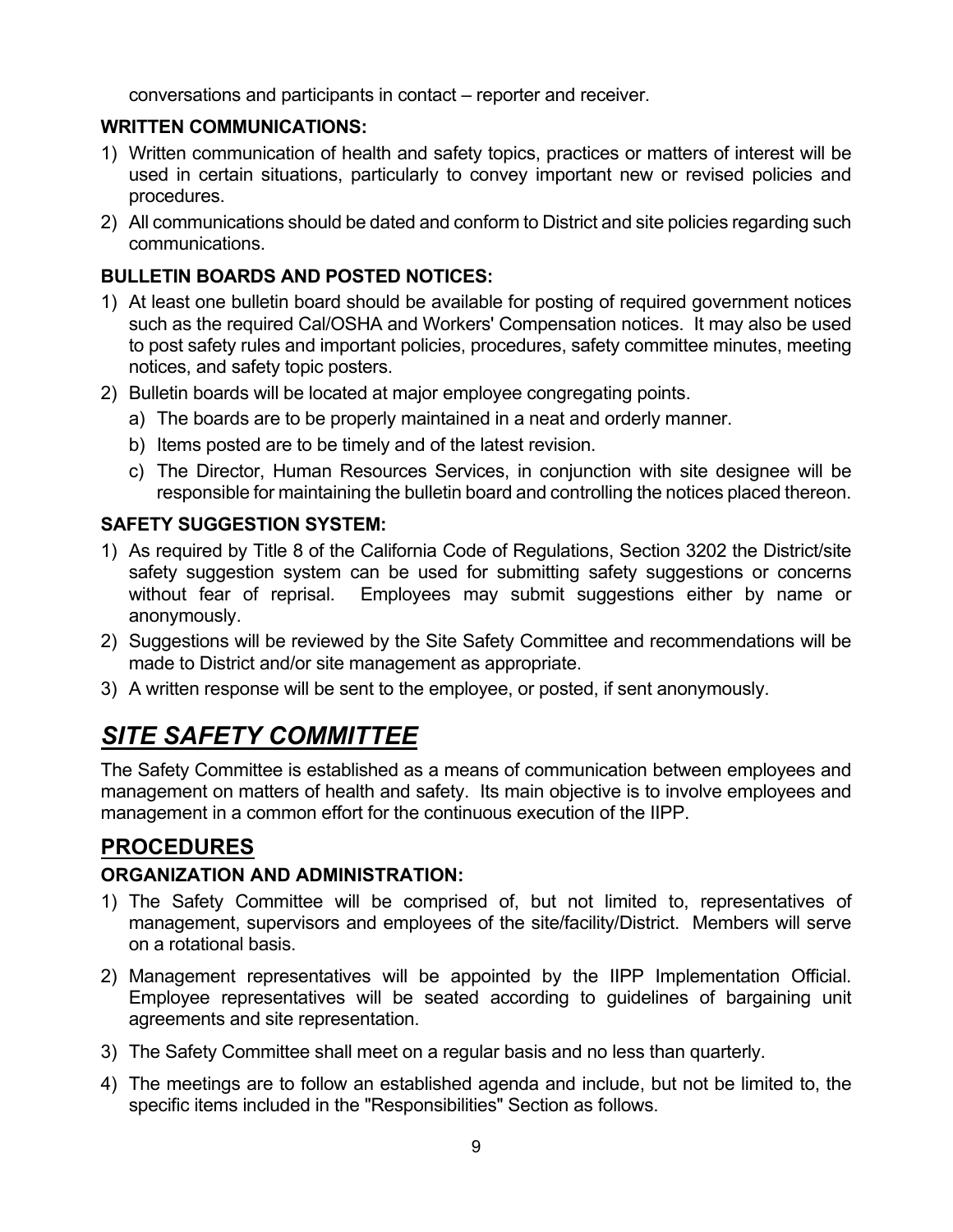- 5) A Coordinator will be selected to serve for a minimum one year period. Duties of the Coordinator will be to establish meeting agendas, coordinate committee activities, and assign committee member responsibilities.
- 6) A written record of each meeting covering the meeting date, persons in attendance, and the health and safety issues discussed (at a minimum) will be made available to all employees.
- 7) The written record of each meeting will be retained for as long as is required by District policy.

#### **RESPONSIBILITIES:**

The Site Safety Committee shall have the following specific responsibilities:

- 1) Reviews results of periodic scheduled worksite inspections.
- 2) Reviews investigations of occupational accidents and cause(s) of incidents resulting in injuries, illnesses or exposure(s) to hazardous substance(s). Where/when appropriate, submits suggestions to site IIPP Implementation Official for the prevention of future incidents.
- 3) Reviews investigations of alleged hazardous conditions brought to the attention of any committee member. When determined necessary by the committee, conducts its own inspections or investigations to determine remedial solutions.
- 4) Reviews employee safety suggestions. Submits recommendations to assist management in the evaluation of suggestions.
- 5) In event of a Cal/OSHA citation, can verify (to the California Division of Occupational Safety and Health) that the action(s) taken by site management to abate the citation(s) are as required.
- 6) Conducts an inspection of the site, as described in the SAFETY INSPECTIONS Section of this Program.
- 7) Recommends new safety policies or procedures to designated site IIPP Implementation Official and/or Site Safety Official.

# *HAZARD EVALUATIONS & SAFETY INSPECTIONS*

Hazard evaluations and scheduled inspections are essential to an effective IIPP in order to identify and eliminate hazards, and unsafe conditions and work practices.

- 1) Supervisors should, as a general practice, make a daily informal inspection of the areas under their supervision for the purpose of detecting unsafe work practices and conditions.
- 2) An operations staff member or designee will make a daily formal inspection of the facility including the exterior of buildings and grounds. A copy of the "Daily Site Inspection "Checklist" (Inspection Checklists starting on page 24) will be submitted at the end of the month and kept with the IIPP and at the District Service Center and will be maintained for no less than five (5) calendar years.
- 3) A special hazard evaluation inspection will be made by management and/or designee when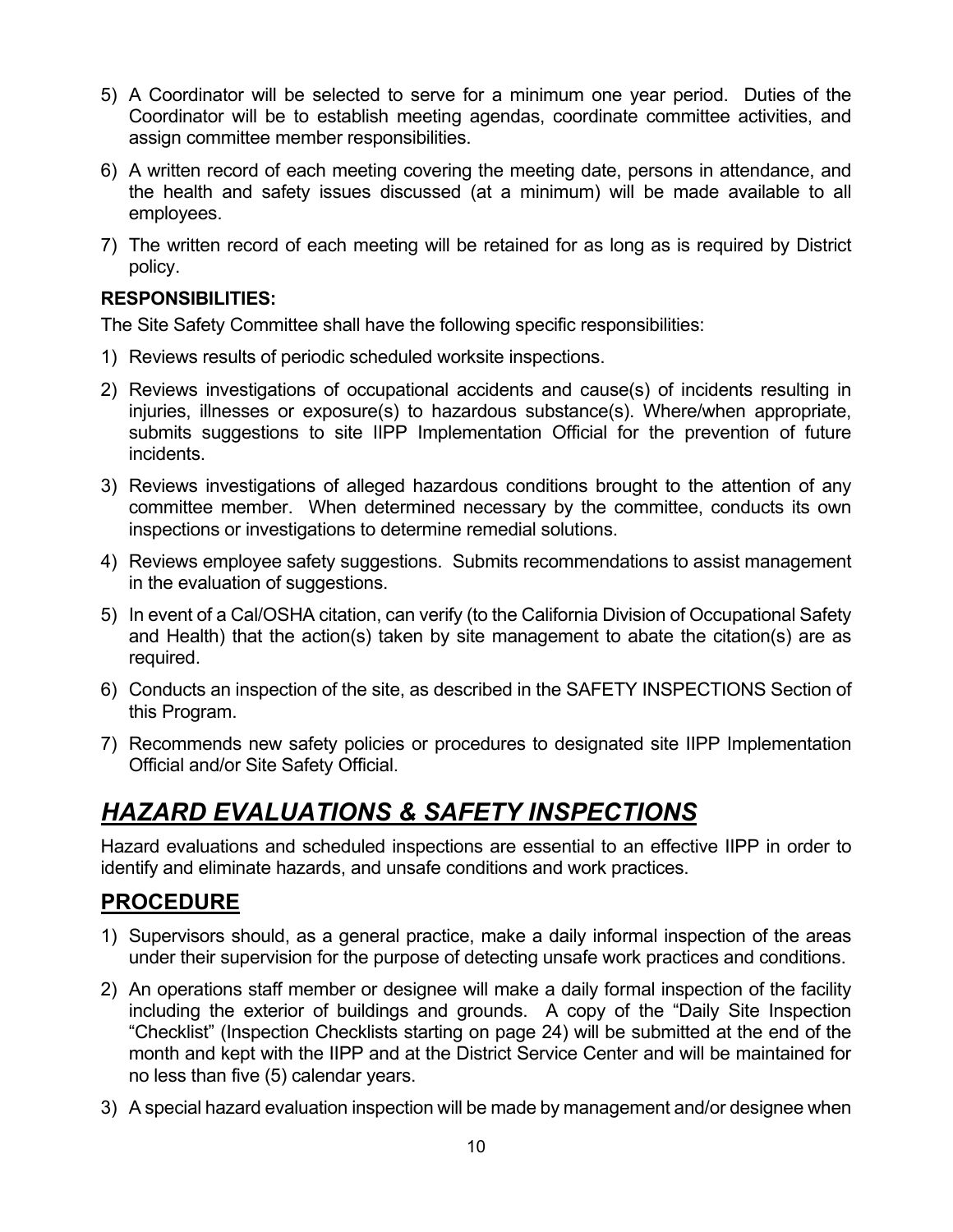made aware of a new or unrecognized hazard.

- 4) All formal safety inspections will be documented. Informal daily inspections will be documented and maintained at the site and in Facilities Services for a period of no less than three (3) calendar years. When hazards are noted that cannot immediately be corrected a work order will be prepared and tracked until such time as the hazard has been corrected.
- 5) Copies of the inspection checklist will be submitted to the site IIPP Implementation Official and/or the Site Safety Official.
- 6) The formal annual inspection report will be submitted to the site Principal, Superintendent, Assistant Superintendent of Business Services for corrective action.
- 7) Tagging of Unsafe Facilities or Equipment: Facilities and equipment noted to be unsafe for use should be immediately tagged. If a facility or piece of equipment is unsafe or reflects an imminent danger, a written report is to be submitted to IIPP Implementation Official and/or Site Safety Official immediately. Personnel who continue to use any tagged item, or who willfully removes the tag before the unsafe condition is corrected shall be subject to disciplinary action up to and including dismissal.

# *CORRECTION of UNSAFE CONDITIONS or WORK PRACTICES*

A procedure to assure that timely corrective action is taken whenever unsafe conditions, work practices, procedures or behaviors are observed or discovered is an essential element of an effective IIPP. In addition, a system for correcting hazards is required to comply with Title 8 of California Code of Regulations, Section 3203 when feasible.

IMPORTANT: This procedure for correction and tracking of action taken to correct hazards applies regardless of the means for the reporting of the hazard, i.e. safety inspection, accident investigation, suggestion or any other means by which the hazard is reported.

- 1) Unsafe conditions and/or acts will be corrected as soon as possible. When a hazard exists that cannot be immediately corrected without endangering employees and/or property or, if funds are unavailable, IIPP Implementation Official or his/her designee will see that:
	- a) all exposed personnel are removed from the area except those necessary to correct the hazardous condition, and
	- b) the employees involved in correcting the hazardous condition(s) are provided the necessary safeguards.
- 2) Hazardous conditions or procedures for which no corrective action can be determined will be brought to the attention of the Site IIPP Implementation Official for assistance in resolving action to be taken.
- 3) A hazard corrective action log will be kept by Facilities Services through the work order system. This log will be kept to track corrective action taken on any hazards or tangible safety concerns reported in inspections, accident investigations, and any other means of notification.
- 4) Time specified for corrective action is to be appropriate to the severity of the hazard using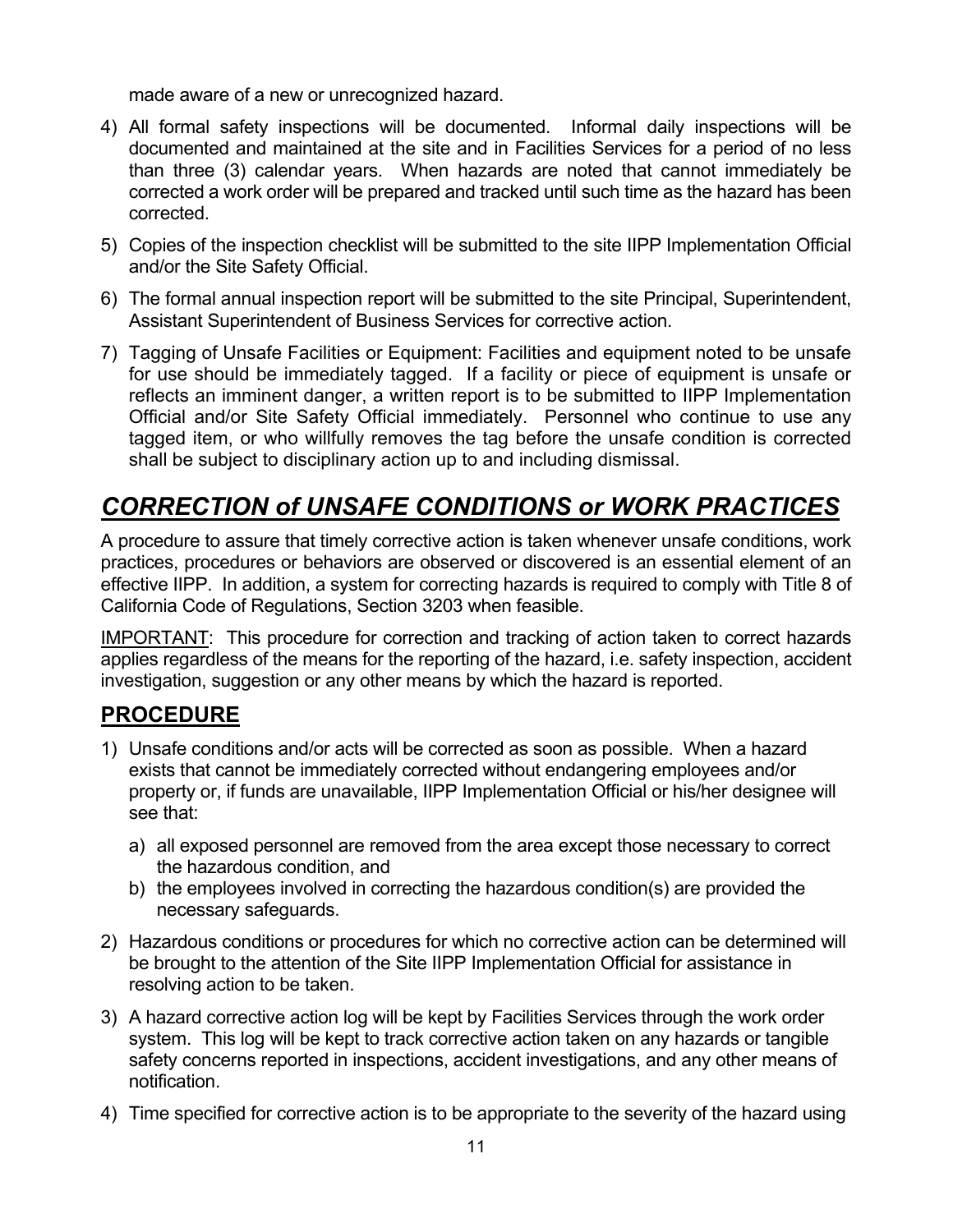the guidelines in Table I, below:

#### **TABLE I**

| <b>SEVERITY CLASSIFICATION</b>                                                                                                                                                                 | <b>CORRECTION SCHEDULE</b>                                                                                            |
|------------------------------------------------------------------------------------------------------------------------------------------------------------------------------------------------|-----------------------------------------------------------------------------------------------------------------------|
| <i><b>IMMINENT</b></i><br>A condition or practice with the potential for<br>permanent disability, loss of life or body part,<br>and/or extensive loss of structure,<br>equipment, or material. | Isolate (barricade) or remove from<br>service.                                                                        |
| <b>SERIOUS</b><br>A condition or practice with the potential of<br>serious injury or illness (resulting in<br>temporary disability) or property damage<br>that is disruptive.                  | Complete corrections within<br>specific time period (Completion<br>date should be 30 days or less,<br>when feasible). |
| <b>MINOR</b><br>A condition or practice with potential for<br>minor (non-disabling) injury or illness or non-<br>disruptive property damage.                                                   | Schedule corrections into routine<br>maintenance program (when<br>feasible).                                          |

# *ACCIDENT INVESTIGATION & REPORTING*

Investigation of accidents is a requirement of Title 8 of California Code of Regulations, Section 3203. Accident investigation is important to determine cause and to implement corrective action to prevent further occurrences.

### **SCOPE**

- 1) Investigations should be conducted for all incidents.
	- a) The California Division of Workers' Compensation requires every employer to file "Employer's First Report of Injury" and a "Workers' Compensation Claim Form (DWC 1)" on each injury involving medical attention beyond that of first aid.
	- b) Cal/OSHA regulations require that the nearest Cal/OSHA District Office be notified within 24 hours of any fatality or serious injury. A serious injury is defined as hospitalization for more than 24 hours (for reasons other than observation), loss of any member of the body, or any serious degree of permanent impairment.
- 2) Accident investigation reports will be used to develop injury statistics and analyses to assist management in the improvement of its safety and loss control.

- 1) Every work related injury, regardless of its severity, must be reported immediately by the employee to his/her supervisor.
- 2) The supervisor will conduct an investigation and submit a completed "Supervisor's Accident Investigation and Injury and Illness Incident Report" to the Site Administrator (or designee)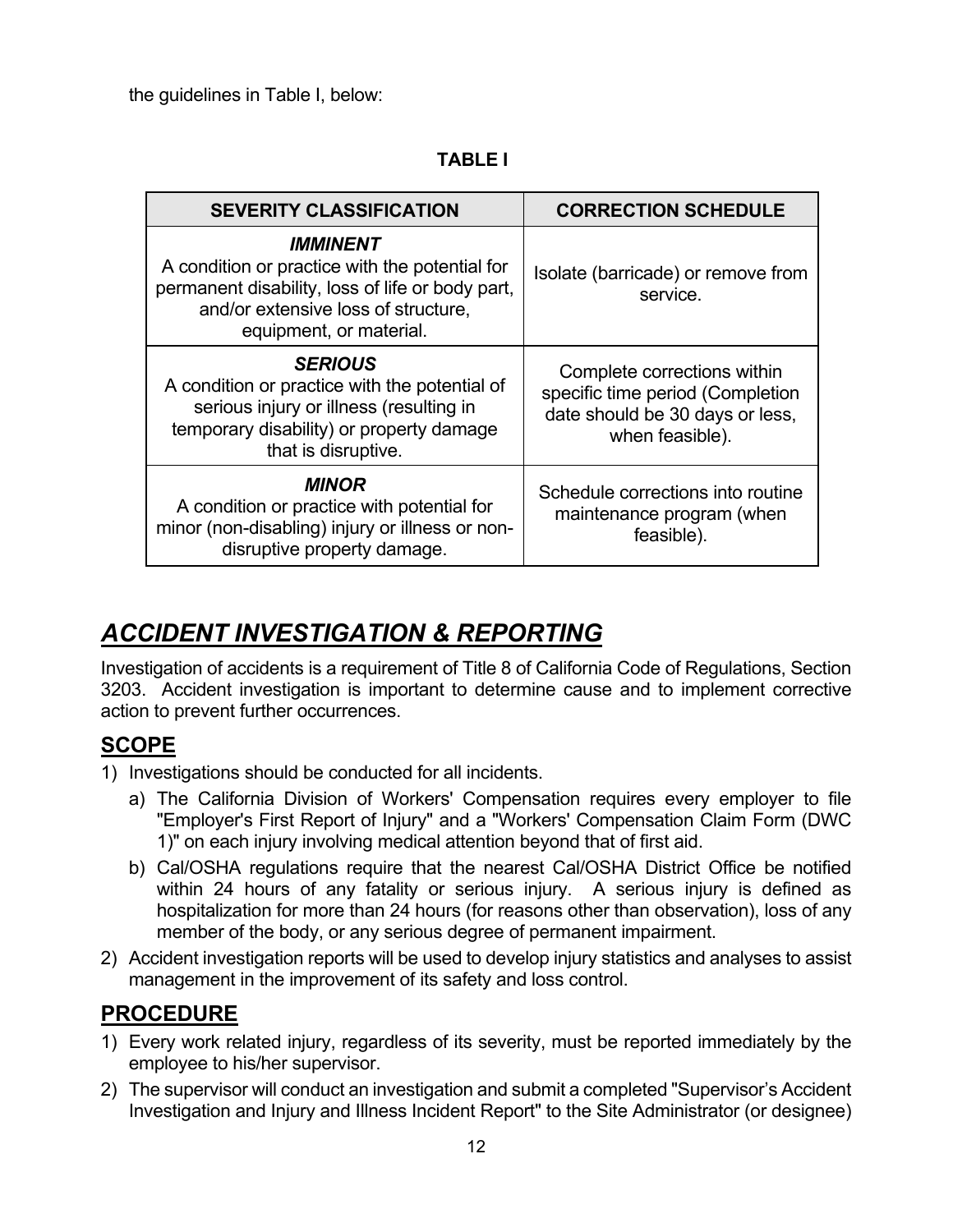in a timely manner. Special emphasis is to be placed on corrective action or recommendations for corrective action to prevent similar occurrences.

- 3) For any injury requiring medical attention, or that has the potential for medical attention, the supervisor and the employee will complete and sign a "Workers' Compensation Claim Form (DWC 1)".
- 4) In the event of a fatality or serious injury or illness, the Site IIPP Implementation Official, Site Safety Official or designee must contact the Burbank Unified School District Superintendent's Office at (818) 729-4422 and Human Resources Services at (818) 729- 4416 by telephone, or in person, as soon as practically possible, but not longer than **4 hours** after discovery (the District must contact the nearest Cal/OSHA District Office via telephone or facsimile within 8 hours of the knowledge or with diligent inquiry would have known of the serious injury/illness or death).
	- a) A serious injury is defined as hospitalization for more than 24 hours (for reasons other than observation), loss of any member of the body, or any serious degree of permanent impairment.
- 5) The Site IIPP Implementation Official, Site Safety Official or designee will complete the "Employer's Report of Occupational Injury or Illness," Form 5020, latest revision. The report must be submitted to the Human Resources Services within 24 hours for Division of Labor Statistics and Research, Department of Industrial Relations reporting requirement of five (5) days after the occurrence has been reported. This form will also be submitted for any medical treatment provided for pesticide or suspected pesticide poisoning.
- 6) Corrective action will be initiated in accordance with the Policy on Correction of Unsafe Work Conditions and Practices.
- 7) The Site IIPP Implementation Official and/or Site Safety Official will review each "Supervisor's Accident Investigation and Injury and Illness Incident Report" to determine that it is properly completed and that appropriate remedial action was taken or recommended. When the report is incomplete or of poor quality, it will be returned to the supervisor for additional information or action.
- 8) A copy of the "Supervisor's Accident Investigation and Injury and Illness Incident Report" relative to any chemical or asbestos exposure will be maintained in Human Resources Services and retained for 30 years.

### **INVESTIGATIVE PROCESS**

- 1) Immediately after an accident, the supervisor must ensure that any injured employee(s) receive medical treatment when necessary. The next action is to take measures to control hazards to people, and limit further equipment, physical or property damage.
- 2) Unless necessary, the immediate physical environment of the accident area is not to be disturbed until all personnel involved in the investigation have had ample time to examine the scene. Do not attempt to repair or remove the source of the accident until it has been evaluated by all those involved in the investigation. Where possible, photographs and/or videotape should be taken of the scene, unsafe conditions, and of the agency involved in the accident.
- 3) The supervisor should interview the injured employee(s) as soon as possible. There are two circumstances under which it is correct to postpone questioning of injured personnel:
	- a) If doing so delays medical treatment.
	- b) If the injured is extremely upset or in pain.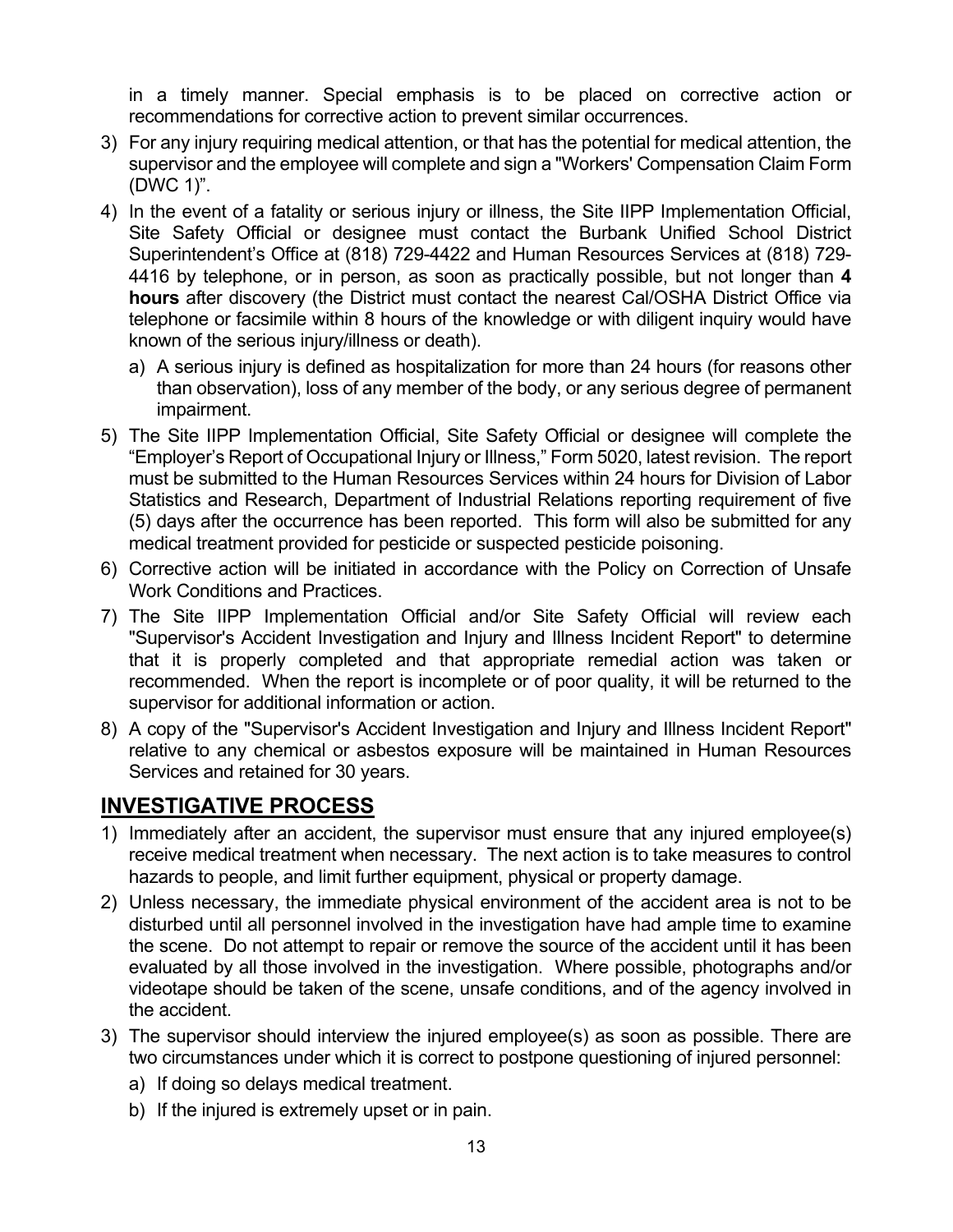- 4) Have the employee provide a written statement of facts to include:
	- a) Any related events leading up to the accident
	- b) The accident itself
		- i) Location of incident
		- ii) Date
		- iii) Time
		- iv) Specific work being performed
		- v) Injured or area(s) of pain
		- vi) Witness(es) and their location(s) related to the accident
		- vii) If injured employee(s) was/were moved where and why
- 5) Witnesses are important sources of accident information and should be interviewed promptly and separately after an accident. The following steps should be taken when conducting accident investigations:
	- a) Remind the witness to give his/her complete version in writing.
	- b) Ask questions to fill in the gaps.
	- c) Check your understanding of the accident.
- 6) Discuss methods of preventing the accident from reoccurring with the injured employee and witness(es).
- 7) Detailed notes of all comments are to be recorded in writing and kept with the "Supervisor's Accident Investigation and Injury and Illness Incident Report ".
- 8) The investigator(s) must keep in mind that in almost every accident a combination of hazardous conditions and unsafe acts combined to cause the accident. Mechanical defects, such as missing or inadequate guards, poor maintenance, congested work areas or poor lighting must be considered and recorded. There can be more than one unsafe act and hazardous condition involved in a single accident.
- 9) If similar incidents are to be prevented from reoccurring, the cause(s) of the unsafe act(s) and/or condition(s) must be determined and corrective action taken, when feasible.
- 10) It is the responsibility of IIPP Implementation Official to ensure that corrective action is taken in all investigations of injuries and property damage, if feasible.

# *EMPLOYEE SAFETY ORIENTATION & TRAINING*

Employee safety awareness is needed to instill and maintain safety education and awareness and to ensure that employees have been advised of general safety practices and the hazards associated with their job assignments. Employee safety training is required by Title 8 of California Code of Regulations, Section 3203.

## **SCOPE**

- 1) Employee training will be provided to new employees, employees given new job assignments, when a new piece of equipment is introduced into the work environment, if and when necessary or required, on-going general safety awareness training and special skills training.
- 2) Employee training must be documented, as required by Title 8 of California Code of Regulations, Section 3203, and will include the following information, at a minimum: date(s) of training, subject/topic covered, employee's name and trainer's name.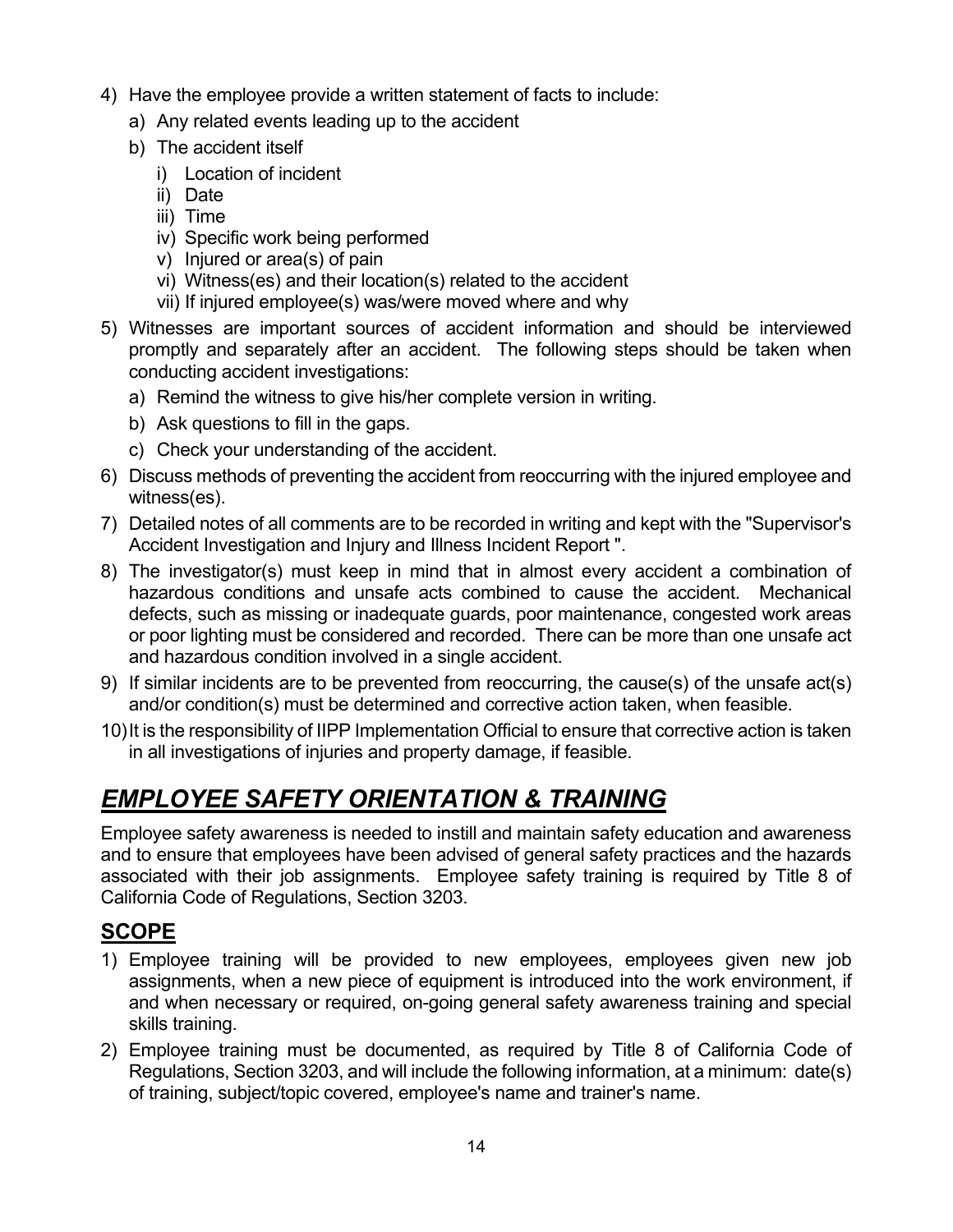### **PROCEDURE**

### **EMPLOYEE SAFETY ORIENTATION AND JOB SAFETY INSTRUCTION:**

- 1) All new employees will be provided a safety orientation.
- 2) The employee's immediate supervisor will be responsible for providing the safety orientation and job instruction training.
- 3) The safety orientation program will cover at a minimum:
	- a) Site IIPP (school site program as it relates to Title 8 of California Code of Regulations, Section 3203) and the employee's responsibility to participate.
	- b) General facility safety rules and the means for ensuring their compliance. Focus should be on the site's desire to maintain a safe and healthy work environment.
	- c) Housekeeping and cleanup requirements for the job and area for which they will be responsible.
	- d) Personal protective equipment and clothing requirements. The reason for the equipment or clothing should be explained, along with its proper use, care, and maintenance.
	- e) Procedures for obtaining first aid and reporting injuries, and the need to complete the required forms.
	- f) Procedures for reporting hazards or safety concerns. The suggestion system that can be used to protect their anonymity must be covered. However, the employee should be strongly encouraged to report any hazards or concerns immediately to a supervisor so that it can be promptly corrected.
	- g) The specific hazards to which they may be exposed on their job assignment. Typical exposures could be overhead material handling equipment, noise, flammable or toxic chemicals, electrical hazards, manual materials handling, etc. The supervisor must explain each hazard in detail. Do not take for granted that prior to explanation the employee understands the hazards related to the subjects covered.
	- h) The fire hazards and controls to which they might be exposed.
	- i) If chemicals are involved on the job: Hazard Communication and/or Chemical Hygiene Programs trainings.
	- j) Basic emergency procedures as they apply to the location or facility in which they will work, and referencing the "Emergency Procedures" (rainbow flipchart).
- 4) The "Employee Safety Orientation Checklist" (page 23) will be used to record the employee's safety orientation. The checklist will be initialed by the trainer as each item is covered and signed by both the trainer and the employee upon completion. The checklist will be retained.
- 5) After completion of the safety orientation, the employee will receive job instruction training from his/her immediate supervisor. This training may be conducted with the help of an experienced employee skilled in the assigned job.
- 6) The job instruction training will cover the specific hazards and safety precautions to be taken as part of the job(s) or task(s) to be done. Job instruction training will be documented on the "Employee Safety Orientation Checklist" and documentation will be retained.
- 7) Supervisors should be sure employees understand safety requirements. Employees' work habits and practices should be frequently monitored to ensure they are working safely and understand their job and the hazards associated with their job. Positive reinforcement of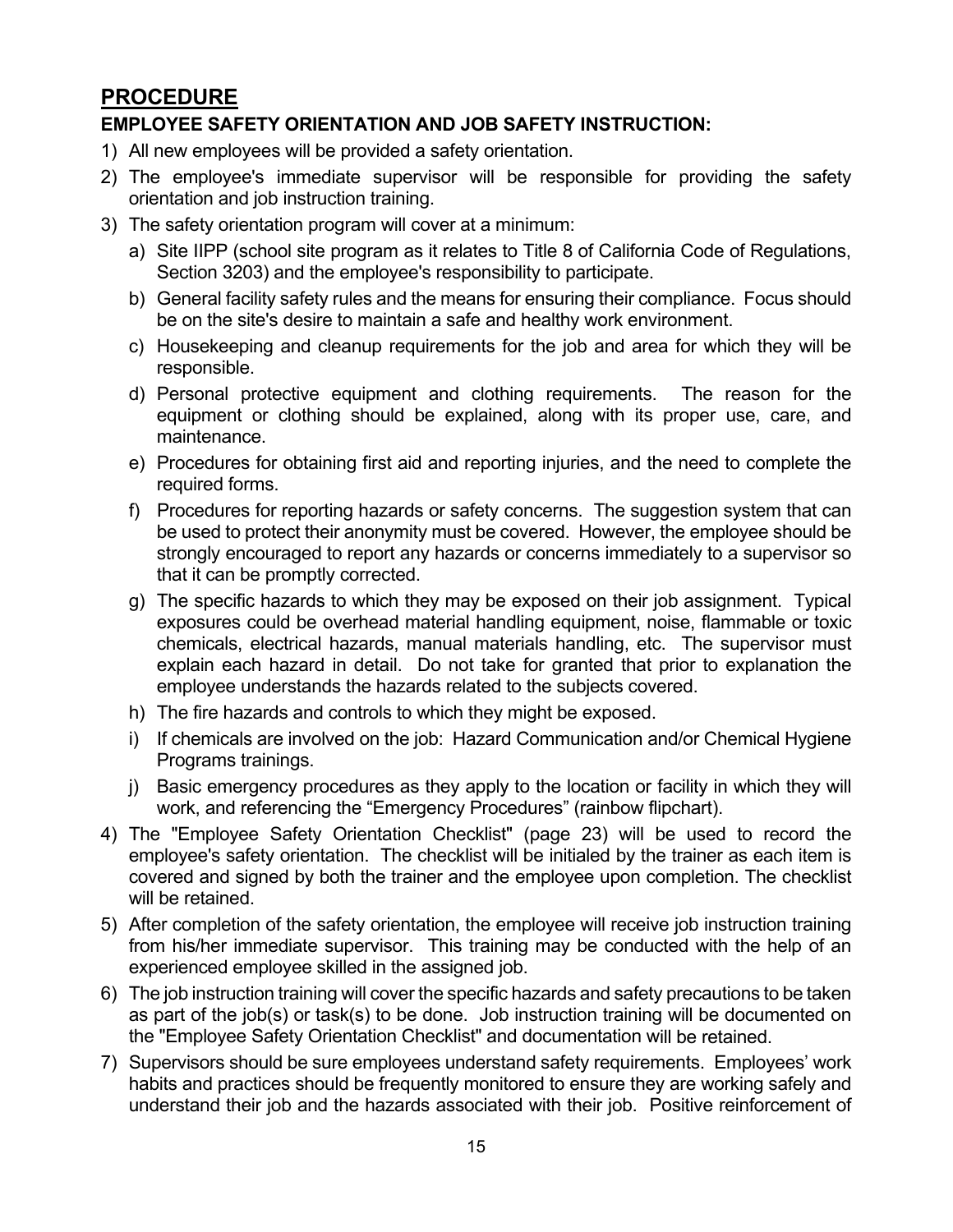proper and safe work practices is to be stressed. However, if improper or unsafe practices are noted, supervisors should immediately retrain and/or coach employees in the correct procedures. Repeated violations should not be permitted. Disciplinary action following appropriate procedures should be taken.

### **EMPLOYEES GIVEN NEW JOB ASSIGNMENTS:**

- 1) All employees participating in new job assignments will be provided with job instruction training.
- 2) If the employee has prior experience performing the job, any changes in the past job procedures must be communicated, particularly any additional safety measures that have been implemented since last performing the job.
- 3) The supervisor is responsible for testing the employee's level of job knowledge allowing the employee to work alone.

### **SPECIAL SKILLS TRAINING:**

- 1) The site IIPP Implementation Official and Site Safety Official will work with appropriate supervisor/department head to establish and coordinate special skills training.
- 2) Special skills training will be scheduled as needed. Special skills training may include:
	- a) CPR/First Aid
	- b) Bloodborne Pathogens
	- c) Fire Extinguisher Training
	- d) Forklift Training
	- e) Electrical Safety
- 3) The skill level of an employee, is to be closely monitored by his/her supervisor and, if deemed necessary, retraining/additional training provided.

### **HEALTH AND SAFETY TRAINING**

Awareness of potential health and safety hazards, including knowledge of how to control such hazards, is critical in maintaining the following:

- 1) A safe and healthful work environment.
- 2) Prevention of injuries, illnesses and accidents.

This site is committed to instructing all employees in safe and healthful work practices. To achieve this goal, training that involves general and specific safety procedures will be provided.

- 1) When Training Will Occur
	- a) Training will be provided as follows:
		- i) Upon hiring;
		- ii) When an employee is given a new job assignment;
		- iii) When new substances, processes, procedures or equipment are introduced into the workplace;
		- iv) When the District is made aware of a new or previously unrecognized hazard
		- v) As deemed necessary.
- 2) Areas of Training
	- a) Required trainings will be dependent upon job classifications and tasks. Determinations of required trainings will be made at the District level and may be specific to the individual sites.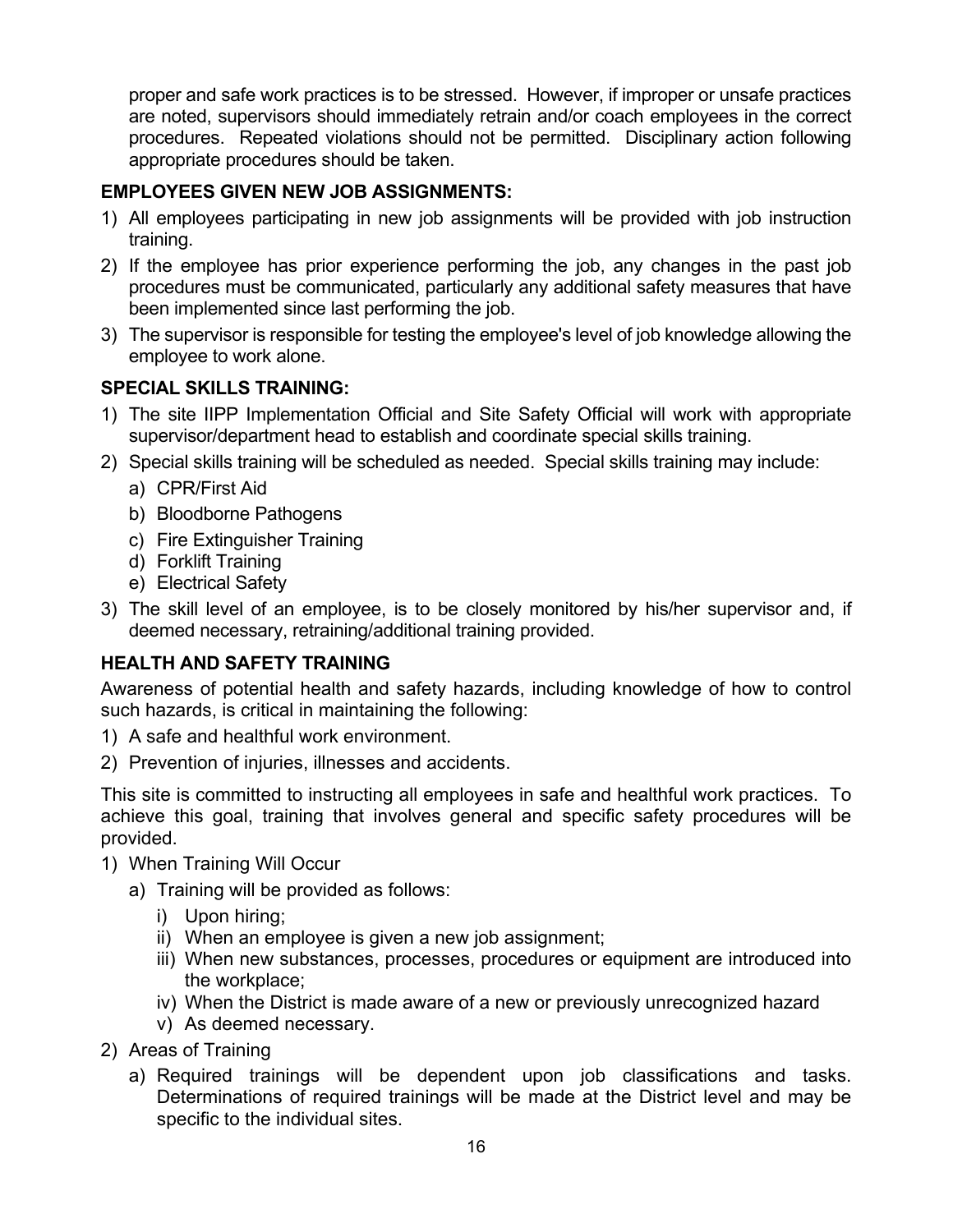- 3) Documentation of Training
	- a) All employee training must be documented, as required by Title 8 of California Code of Regulations, Section 3203, and will include the following information, at a minimum: date(s) of training, subject/topic covered, employee's name and Trainer's name. Documentation shall be maintained.

#### **COMMUNICATION WITH EMPLOYEES ON HEALTH AND SAFETY ISSUES:**

- 1) Safety Tips
	- a) Safety tips are communicated to employees at meetings, postings, and through other sources.
- 2) Emergencies
	- a) Emergency Action Plan:
		- i) "Emergency Procedures" (rainbow flipchart) are posted in every classroom and throughout the office area.
		- ii) A written "Emergency Evacuation Map" is maintained, posted in classrooms, office area and reviewed annually.
- 3) Bloodborne Pathogen Program
	- a) A written Bloodborne Pathogen Program is maintained reviewed and updated annually.
- 4) Hazardous Materials and Chemical Safety
	- a) Hazardous Communication and Chemical Hygiene programs are maintained and reviewed annually.

#### **DISTRICT/SITE SPECIFIC INJURY REPORTING:**

Employees who are injured at work must report the injury immediately to their supervisor. Students who are injured or involved in an accident should report the incident to their teacher. If emergency medical treatment is needed, call 911 or 9-911.

The supervisor of the injured employee must work with designated department personnel to ensure that the "Employer's Report of Occupational Injury or Illness" and a "Workers' Compensation Claim Form" are completed properly and submitted to Employee Injury/Illness Prevention Technician in Human Resource Services.

If the injured employee saw a physician, the employee shall report to Human Resources Services with a work status report. If work restrictions are indicated, Human Resources Services in conjunction with the site will determine if reasonable accommodations can be made.

## *FIRE PREVENTION*

District employees should observe the following guidelines for fire prevention:

- 1) Always take precautions to prevent fires.
- 2) Firefighting equipment is to be inspected on a regular basis. All discharged, damaged or missing equipment is to be immediately reported to a supervisor. Tampering with fire equipment is prohibited.
- 3) Access to fire pull stations and fire extinguishers must be kept clear at all times. Make note of the location of fire pull stations and firefighting equipment in your work area.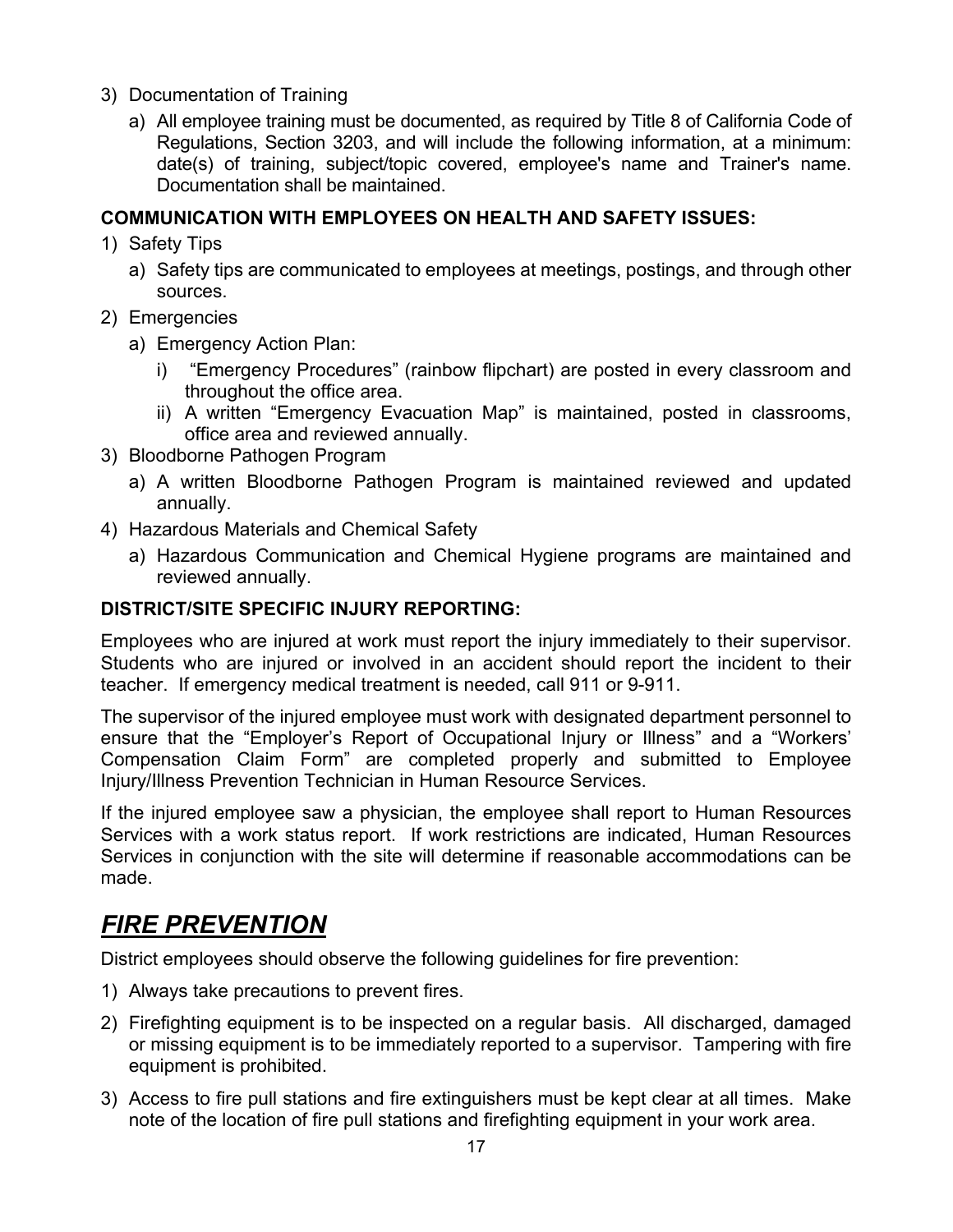- 4) Never use gasoline or flammable solvents for cleaning purposes.
- 5) Smoking is prohibited on all District property.
- 6) In case of fire, employees and students shall consider the safety of themselves and other individuals before saving property.
- 7) Classroom decorations, combustible artwork and teaching materials shall not exceed 50% of the total wall space in a classroom which is protected by an automatic fire sprinkler system. Classrooms which are not protected by an automatic fire sprinkler system shall not exceed 20% of the total wall space with decorations, combustible artwork and teaching materials.
- 8) Artwork and decorations should not be hung from the ceilings and/or fire sprinklers.
- 9) Keep materials, equipment, and tools out of walkways and stairways at all times.

# *EMPLOYEE HAZARD/SAFETY CONCERN FORM*

The "Notice of Hazard/Safety Concern" form is for use by employees who wish to report an unsafe workplace condition, practice or behavior, and/or provide a safety suggestion. Employees are advised that reports of unsafe conditions or practices are protected by law. It is illegal for the employer to take any action against an employee in reprisal for exercising rights to participate in communications involving safety. Employees may submit anonymous reports. Reports filed anonymously will have the results posted on the employee safety bulletin board. The employer will investigate any report or question as required by the Injury and Illness Prevention Program Standard (Title 8 of California Code of Regulations, Section 3203) and advise the employee who provided the information or the workers in the area of the employer's response.

Submitted forms shall be investigated promptly, as required by the Injury and Illness Prevention Program (Title 8 of California Code of Regulations, Section 3203). All resulting information shall be communicated to the employee who submitted the report, as well as any other employee(s) affected by the reported hazard or safety concern.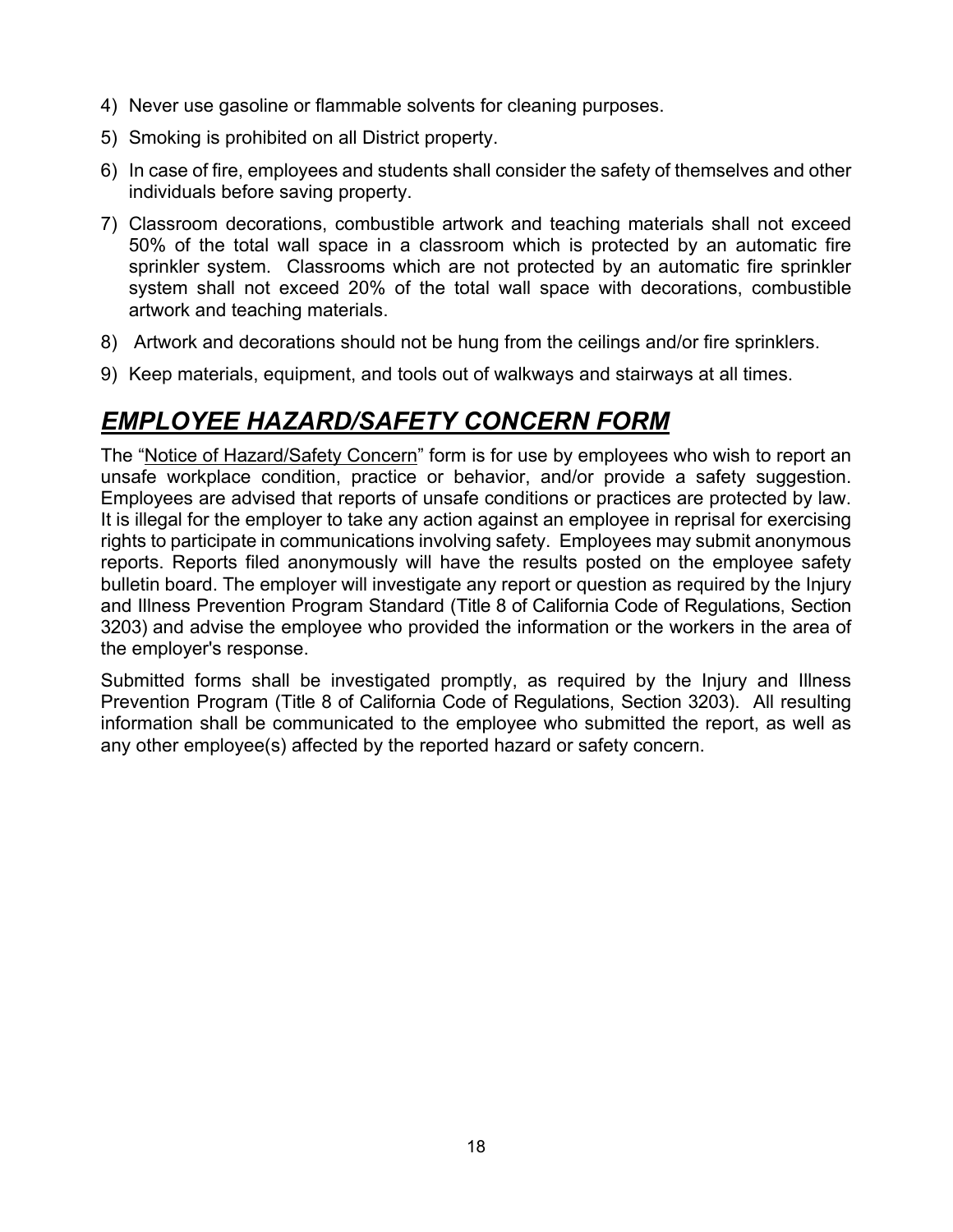# **NOTICE OF HAZARD/SAFETY CONCERN**

| <b>STOP!</b> Do not use this form to report an emergency.<br>You may remain anonymous if you wish. |                                                                                               |  |  |
|----------------------------------------------------------------------------------------------------|-----------------------------------------------------------------------------------------------|--|--|
|                                                                                                    |                                                                                               |  |  |
| Date of report: Time of report:                                                                    |                                                                                               |  |  |
|                                                                                                    |                                                                                               |  |  |
|                                                                                                    | Contact information (phone, e-mail - optional): ________________________________              |  |  |
|                                                                                                    | <b>TYPE OF HAZARD/SAFETY CONCERN</b>                                                          |  |  |
| Check only one.                                                                                    |                                                                                               |  |  |
| П<br><b>SECURITY</b><br>П<br>□ FIRE CODE                                                           | D OTHER                                                                                       |  |  |
|                                                                                                    | <b>DESCRIPTION OF HAZARD/SAFETY CONCERN</b>                                                   |  |  |
|                                                                                                    |                                                                                               |  |  |
| observed it, and any action(s) you have taken to address it:                                       | (1) Please describe the unsafe condition or unsafe action you observed, the date and time you |  |  |
|                                                                                                    | (2) Please describe any suggestions regarding how a process or duty you perform in your work  |  |  |
| environment can be performed more safely.                                                          |                                                                                               |  |  |
|                                                                                                    |                                                                                               |  |  |
|                                                                                                    |                                                                                               |  |  |
|                                                                                                    |                                                                                               |  |  |
|                                                                                                    |                                                                                               |  |  |
| Send completed form to IIPP Implementation Official or Site Safety Official                        |                                                                                               |  |  |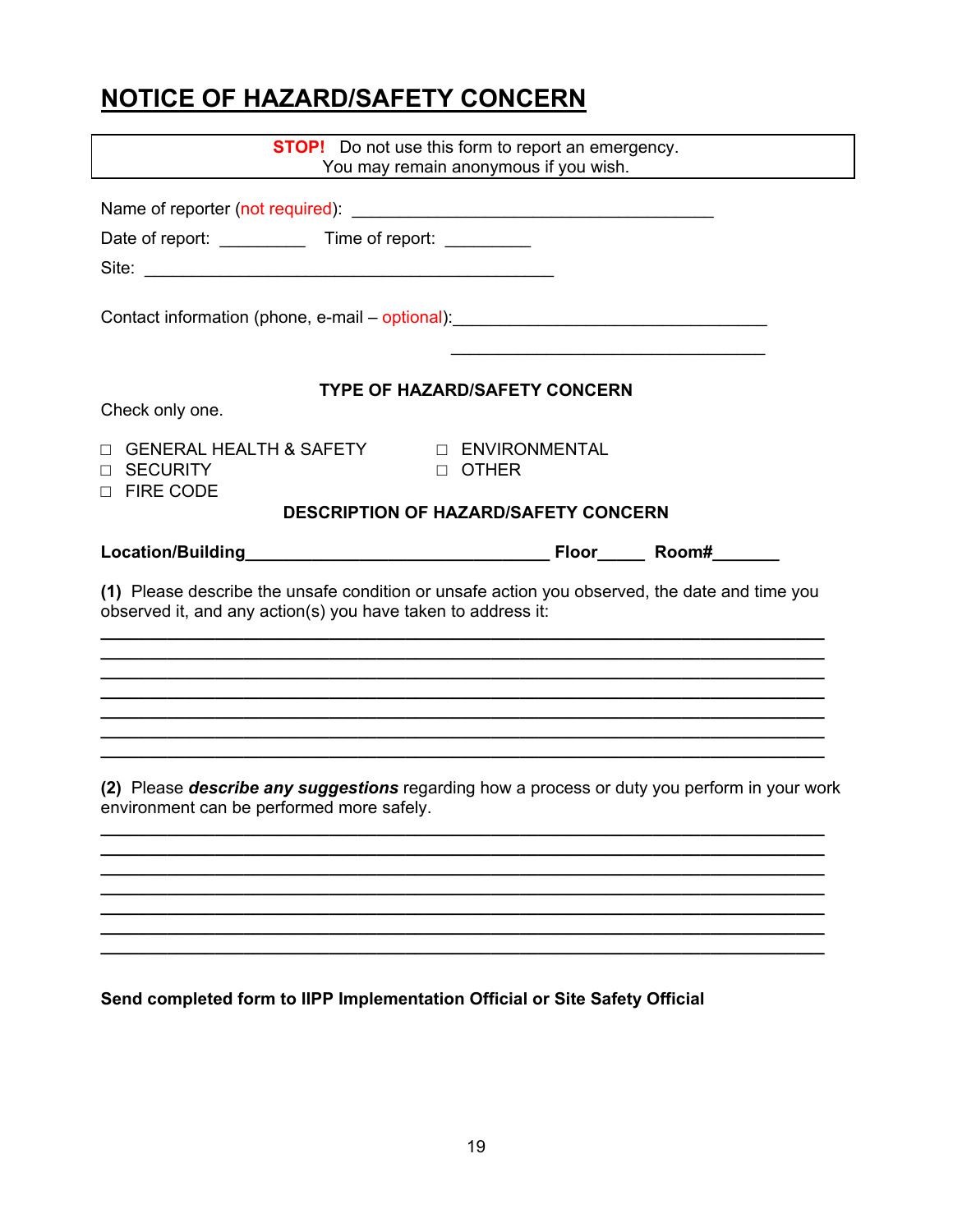#### (back of form)

|                                | IIPP Implementation Official or Site Safety Official Action |      |        |  |
|--------------------------------|-------------------------------------------------------------|------|--------|--|
|                                |                                                             |      | (name) |  |
|                                |                                                             |      |        |  |
| <b>RESOLUTION COMPLETE</b>     |                                                             |      |        |  |
|                                | Signature                                                   | Date |        |  |
| Reporter advised of resolution |                                                             |      |        |  |
|                                | Signature                                                   | Date |        |  |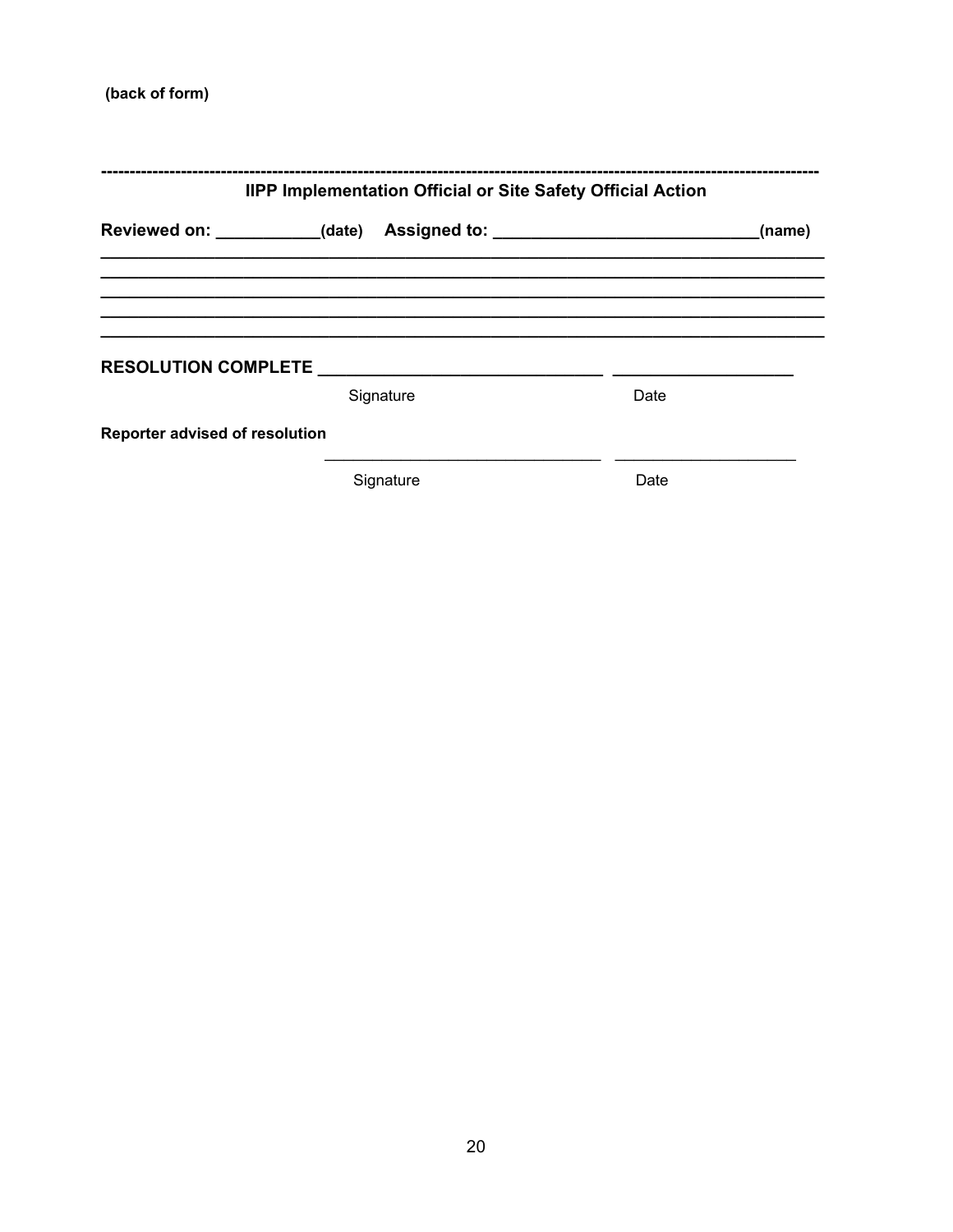## **HAZARD COMMUNICATION, MATERIAL & CHEMICAL SAFETY**

District employees who routinely utilize hazardous materials or chemicals must always:

- 1) Read all warning labels and Safety Data Sheets (SDS) before using any chemicals. SDS contain personal protective equipment information and safety information and are available in the office, main custodial room and online at msdsonline.com.
- 2) Hazardous materials shall be handled in accordance with the SDS and warning labels. If protective equipment is required, use it.
- 3) Appropriate eye and/or face protection must be worn when working with hazardous materials or chemicals.
- 4) Mixing of chemicals is prohibited unless required by the label. BEFORE YOU MIX CHEMICALS YOU MUST REVIEW THE SDS.
- 5) Always wash your hands thoroughly after handling chemicals even if you were wearing protective gloves.
- 6) Never use solvents for hand cleaning.
- 7) Store all hazardous materials properly in suitable containers that are properly labeled.
- 8) Use chemicals only in well-ventilated areas.
- 9) When using secondary containers, ensure that they are labeled as to their contents and hazards.
- 10) Do not disturb any suspected asbestos-containing materials. STOP what you are doing and notify your supervisor. If you are not sure, STOP and ask.
- 11) Hazardous wastes shall be disposed of in the appropriate waste streams and hazardous wastes shall only be disposed of in approved waste accumulation areas.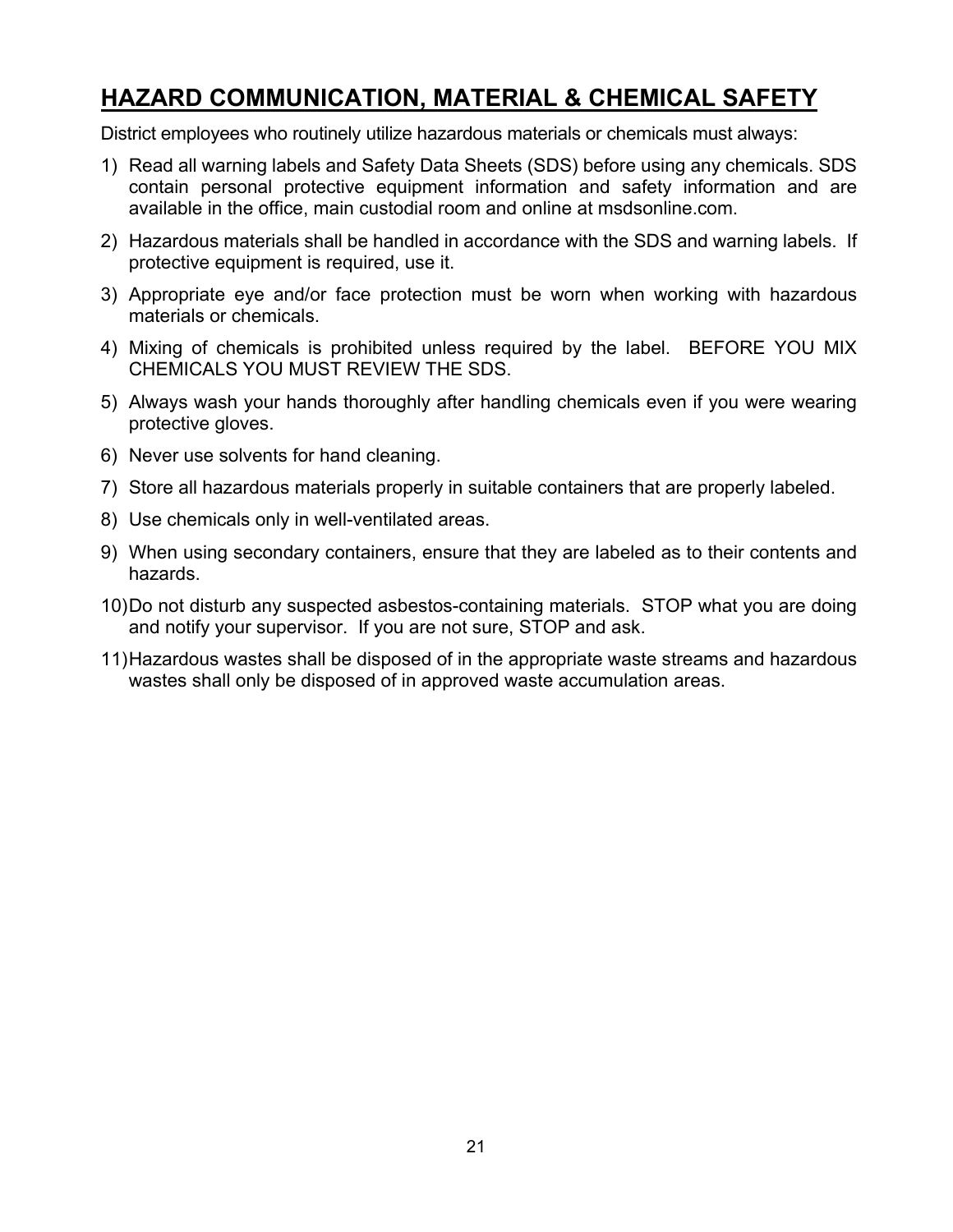# **EMPLOYEE SAFETY ORIENTATION CHECKLIST**

| Employee:                       |                                                        | Dept.: |                               |            |
|---------------------------------|--------------------------------------------------------|--------|-------------------------------|------------|
|                                 |                                                        |        |                               |            |
|                                 | <b>TOPIC COVERED</b>                                   |        | <b>DATE</b>                   | SUPV. INT. |
| 1.                              | <b>Site IIPP</b>                                       |        |                               |            |
| 2.                              | <b>General Safety Rules</b>                            |        |                               |            |
| 3.                              | Housekeeping & Clean-up                                |        |                               |            |
| 4.                              | Personal Protective Equipment/Clothing<br>Requirements |        |                               |            |
| 5.                              | First-Aid & Injury Reporting                           |        |                               |            |
| 6.                              | <b>Reporting of Safety Hazards</b>                     |        |                               |            |
| 7.                              | <b>Job Specific General Hazard Awareness</b>           |        |                               |            |
| 8.                              | <b>Fire Hazards &amp; Controls</b>                     |        |                               |            |
| 9.                              | <b>Hazard Communication Program</b>                    |        |                               |            |
| 10.                             | <b>Emergency Procedures</b>                            |        |                               |            |
| 11.                             | <b>Bloodborne Pathogens</b>                            |        |                               |            |
|                                 |                                                        |        |                               |            |
| Employee's Signature & Date     |                                                        |        | Supervisor's Signature & Date |            |
| <b>JOB INSTRUCTION TRAINING</b> |                                                        |        |                               |            |
| <b>JOB/TASK/OPERATION</b>       |                                                        |        | <b>DATE</b><br>COMP.          | SUPV. INT. |
| ι,                              |                                                        |        |                               |            |
| 2.                              |                                                        |        |                               |            |
| 3.                              |                                                        |        |                               |            |
| 4.                              |                                                        |        |                               |            |
|                                 |                                                        |        |                               |            |
| Employee's Signature & Date     |                                                        |        | Supervisor's Signature & Date |            |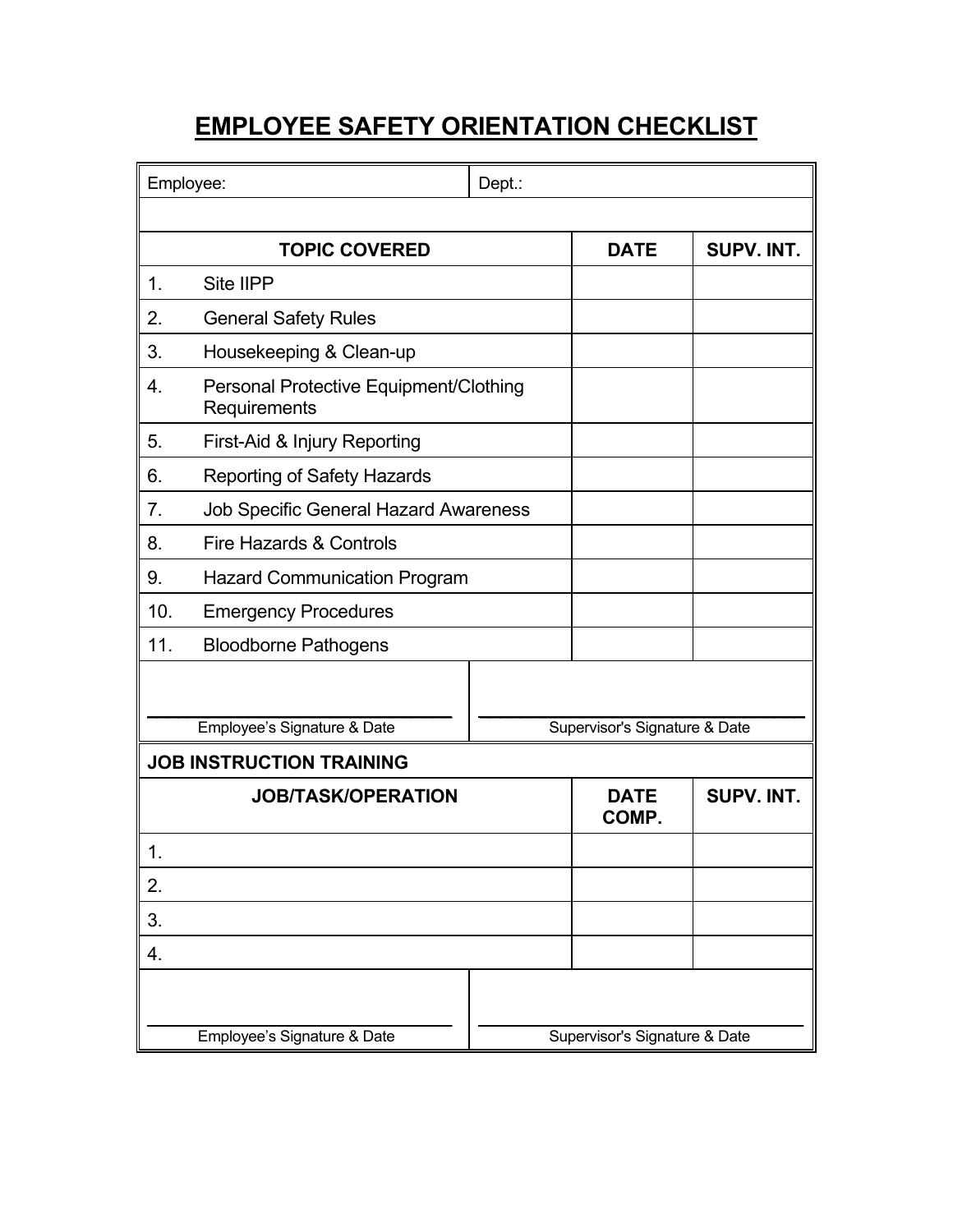# DAILY SITE INSPECTION CHECKLIST COVER

| SITE:      |                   | $M$ ONTH $:$ |               | 1202            |
|------------|-------------------|--------------|---------------|-----------------|
| YOUR NAME: |                   |              |               |                 |
| DATE:      | <b>SIGNATURE:</b> | ${\tt YES}$  | $\mathsf{NO}$ | <b>COMMENTS</b> |
|            |                   |              |               |                 |
|            |                   |              |               |                 |
|            |                   |              |               |                 |
|            |                   |              |               |                 |
|            |                   |              |               |                 |
|            |                   |              |               |                 |
|            |                   |              |               |                 |
|            |                   |              |               |                 |
|            |                   |              |               |                 |
|            |                   |              |               |                 |
|            |                   |              |               |                 |
|            |                   |              |               |                 |
|            |                   |              |               |                 |
|            |                   |              |               |                 |
|            |                   |              |               |                 |
|            |                   |              |               |                 |
|            |                   |              |               |                 |
|            |                   |              |               |                 |
|            |                   |              |               |                 |
|            |                   |              |               |                 |
|            |                   |              |               |                 |
|            |                   |              |               |                 |
|            |                   |              |               |                 |
|            |                   |              |               |                 |
|            |                   |              |               |                 |
|            |                   |              |               |                 |
|            |                   |              |               |                 |
|            |                   |              |               |                 |
|            |                   |              |               |                 |
|            |                   |              |               |                 |
|            |                   |              |               |                 |

### **PLEASE SUBMIT TO FACILITIES SERVICES NO LATER THAN THE 10TH OF NEXT MONTH**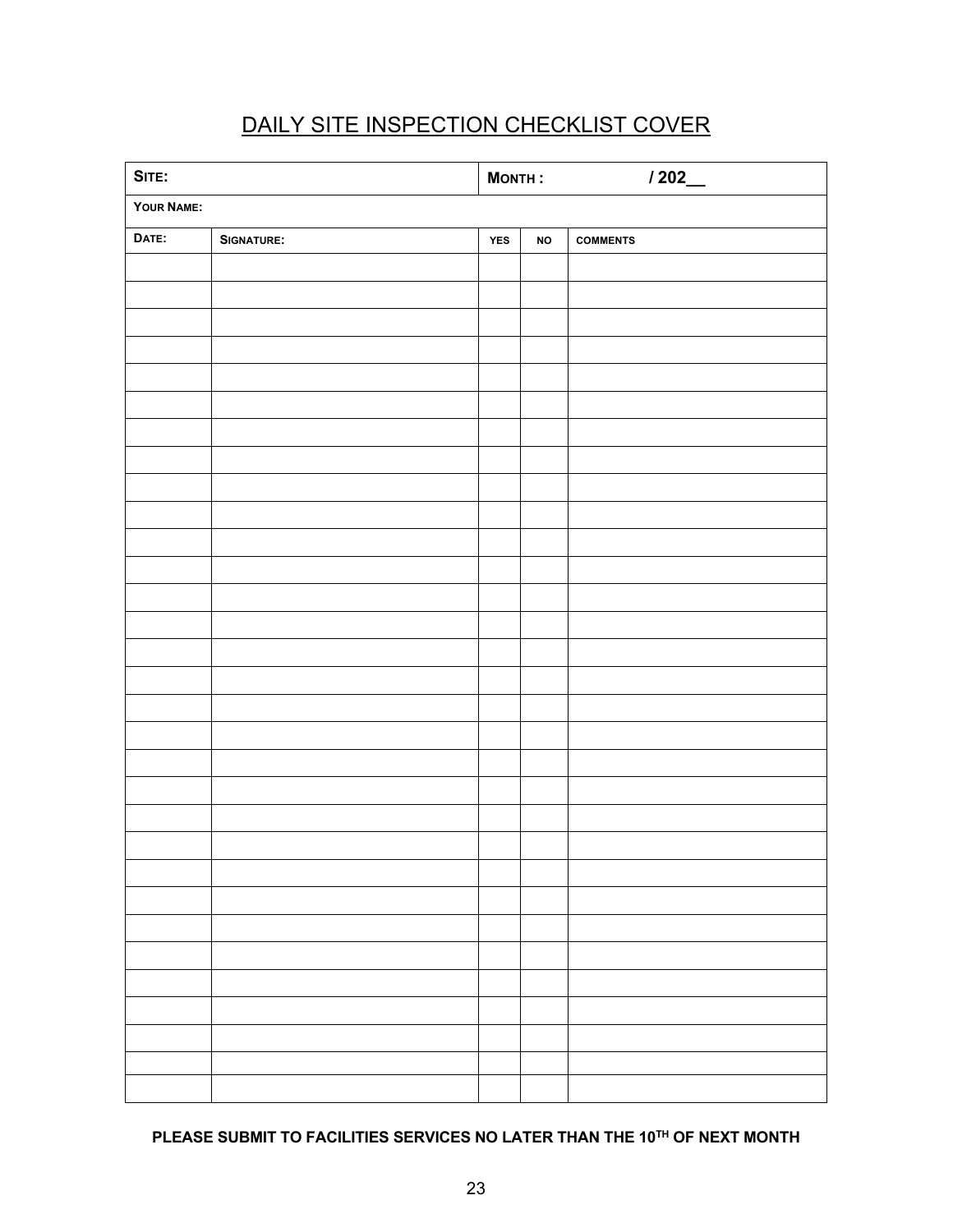## DAILY SITE (wo/Electric Cart) INSPECTION CHECKLIST COVER

| YES*<br><b>COMMENTS / DATE CORRECTED</b><br><b>ITEM</b><br><b>INSPECTION ITEM</b><br><b>NO</b><br>$\mathbf{1}$<br>Fences, Gates good repair. Secured<br>Pavements & Walks: Clean, free of trip hazards,<br>$\mathbf{2}$<br>cracks and holes<br>Grounds: playgrounds, fields and lawns free of<br>3<br>holes, pooled water, other hazards.<br>Trash barrels well distributed, not over half full<br>4<br>Trash / Recycle Dumpster Area clean, lids<br>5<br>closed, and free of standing liquid.<br>Play/Field Equipment Checked: Ground surface<br>6<br>and mechanical condition good.<br>Flammable liquids labeled, properly stored,<br>away from heat or source of ignition, and 10<br>7<br>gallons or less.<br>Chairlift checked and log signed<br>8<br>9<br>Custodial/Utility Rooms secured.<br>10<br>Walk-off mats clean, available for rain day.<br>11<br>Classroom doors unblocked, functional.<br>Fire sprinkler system (if applicable) unblocked.<br>12<br>Fire extinguishers must be mounted and<br>13<br>charged. Inspector must initial back of Fire<br><b>Extinguisher service tag monthly</b><br>Exit signs, parking lot lighting, outside area<br>14<br>lighting<br>15<br>Utility Rooms and Electrical Panels accessible.<br>16<br>Restroom OK, supplied, lighted, free of graffiti.<br>17<br>Stairwells, corridors clean, lighted, no storage<br>Extension Cords: good condition and ground<br>18<br>prong in place, not permanent<br>Electrical: covers, switch plates in place, intact.<br>19<br>No exposed conductors,<br>20<br>Personal Safety<br>21<br>Chemicals: Approved cleaning products only | SITE: |  | / 202<br>1<br>DATE OF INSPECTION: |
|-----------------------------------------------------------------------------------------------------------------------------------------------------------------------------------------------------------------------------------------------------------------------------------------------------------------------------------------------------------------------------------------------------------------------------------------------------------------------------------------------------------------------------------------------------------------------------------------------------------------------------------------------------------------------------------------------------------------------------------------------------------------------------------------------------------------------------------------------------------------------------------------------------------------------------------------------------------------------------------------------------------------------------------------------------------------------------------------------------------------------------------------------------------------------------------------------------------------------------------------------------------------------------------------------------------------------------------------------------------------------------------------------------------------------------------------------------------------------------------------------------------------------------------------------------------------------------------------------------------------------|-------|--|-----------------------------------|
|                                                                                                                                                                                                                                                                                                                                                                                                                                                                                                                                                                                                                                                                                                                                                                                                                                                                                                                                                                                                                                                                                                                                                                                                                                                                                                                                                                                                                                                                                                                                                                                                                       |       |  |                                   |
|                                                                                                                                                                                                                                                                                                                                                                                                                                                                                                                                                                                                                                                                                                                                                                                                                                                                                                                                                                                                                                                                                                                                                                                                                                                                                                                                                                                                                                                                                                                                                                                                                       |       |  |                                   |
|                                                                                                                                                                                                                                                                                                                                                                                                                                                                                                                                                                                                                                                                                                                                                                                                                                                                                                                                                                                                                                                                                                                                                                                                                                                                                                                                                                                                                                                                                                                                                                                                                       |       |  |                                   |
|                                                                                                                                                                                                                                                                                                                                                                                                                                                                                                                                                                                                                                                                                                                                                                                                                                                                                                                                                                                                                                                                                                                                                                                                                                                                                                                                                                                                                                                                                                                                                                                                                       |       |  |                                   |
|                                                                                                                                                                                                                                                                                                                                                                                                                                                                                                                                                                                                                                                                                                                                                                                                                                                                                                                                                                                                                                                                                                                                                                                                                                                                                                                                                                                                                                                                                                                                                                                                                       |       |  |                                   |
|                                                                                                                                                                                                                                                                                                                                                                                                                                                                                                                                                                                                                                                                                                                                                                                                                                                                                                                                                                                                                                                                                                                                                                                                                                                                                                                                                                                                                                                                                                                                                                                                                       |       |  |                                   |
|                                                                                                                                                                                                                                                                                                                                                                                                                                                                                                                                                                                                                                                                                                                                                                                                                                                                                                                                                                                                                                                                                                                                                                                                                                                                                                                                                                                                                                                                                                                                                                                                                       |       |  |                                   |
|                                                                                                                                                                                                                                                                                                                                                                                                                                                                                                                                                                                                                                                                                                                                                                                                                                                                                                                                                                                                                                                                                                                                                                                                                                                                                                                                                                                                                                                                                                                                                                                                                       |       |  |                                   |
|                                                                                                                                                                                                                                                                                                                                                                                                                                                                                                                                                                                                                                                                                                                                                                                                                                                                                                                                                                                                                                                                                                                                                                                                                                                                                                                                                                                                                                                                                                                                                                                                                       |       |  |                                   |
|                                                                                                                                                                                                                                                                                                                                                                                                                                                                                                                                                                                                                                                                                                                                                                                                                                                                                                                                                                                                                                                                                                                                                                                                                                                                                                                                                                                                                                                                                                                                                                                                                       |       |  |                                   |
|                                                                                                                                                                                                                                                                                                                                                                                                                                                                                                                                                                                                                                                                                                                                                                                                                                                                                                                                                                                                                                                                                                                                                                                                                                                                                                                                                                                                                                                                                                                                                                                                                       |       |  |                                   |
|                                                                                                                                                                                                                                                                                                                                                                                                                                                                                                                                                                                                                                                                                                                                                                                                                                                                                                                                                                                                                                                                                                                                                                                                                                                                                                                                                                                                                                                                                                                                                                                                                       |       |  |                                   |
|                                                                                                                                                                                                                                                                                                                                                                                                                                                                                                                                                                                                                                                                                                                                                                                                                                                                                                                                                                                                                                                                                                                                                                                                                                                                                                                                                                                                                                                                                                                                                                                                                       |       |  |                                   |
|                                                                                                                                                                                                                                                                                                                                                                                                                                                                                                                                                                                                                                                                                                                                                                                                                                                                                                                                                                                                                                                                                                                                                                                                                                                                                                                                                                                                                                                                                                                                                                                                                       |       |  |                                   |
|                                                                                                                                                                                                                                                                                                                                                                                                                                                                                                                                                                                                                                                                                                                                                                                                                                                                                                                                                                                                                                                                                                                                                                                                                                                                                                                                                                                                                                                                                                                                                                                                                       |       |  |                                   |
|                                                                                                                                                                                                                                                                                                                                                                                                                                                                                                                                                                                                                                                                                                                                                                                                                                                                                                                                                                                                                                                                                                                                                                                                                                                                                                                                                                                                                                                                                                                                                                                                                       |       |  |                                   |
|                                                                                                                                                                                                                                                                                                                                                                                                                                                                                                                                                                                                                                                                                                                                                                                                                                                                                                                                                                                                                                                                                                                                                                                                                                                                                                                                                                                                                                                                                                                                                                                                                       |       |  |                                   |
|                                                                                                                                                                                                                                                                                                                                                                                                                                                                                                                                                                                                                                                                                                                                                                                                                                                                                                                                                                                                                                                                                                                                                                                                                                                                                                                                                                                                                                                                                                                                                                                                                       |       |  |                                   |
|                                                                                                                                                                                                                                                                                                                                                                                                                                                                                                                                                                                                                                                                                                                                                                                                                                                                                                                                                                                                                                                                                                                                                                                                                                                                                                                                                                                                                                                                                                                                                                                                                       |       |  |                                   |
|                                                                                                                                                                                                                                                                                                                                                                                                                                                                                                                                                                                                                                                                                                                                                                                                                                                                                                                                                                                                                                                                                                                                                                                                                                                                                                                                                                                                                                                                                                                                                                                                                       |       |  |                                   |
|                                                                                                                                                                                                                                                                                                                                                                                                                                                                                                                                                                                                                                                                                                                                                                                                                                                                                                                                                                                                                                                                                                                                                                                                                                                                                                                                                                                                                                                                                                                                                                                                                       |       |  |                                   |
|                                                                                                                                                                                                                                                                                                                                                                                                                                                                                                                                                                                                                                                                                                                                                                                                                                                                                                                                                                                                                                                                                                                                                                                                                                                                                                                                                                                                                                                                                                                                                                                                                       |       |  |                                   |
| 22<br>Flooring                                                                                                                                                                                                                                                                                                                                                                                                                                                                                                                                                                                                                                                                                                                                                                                                                                                                                                                                                                                                                                                                                                                                                                                                                                                                                                                                                                                                                                                                                                                                                                                                        |       |  |                                   |
| 23<br>Sanitation                                                                                                                                                                                                                                                                                                                                                                                                                                                                                                                                                                                                                                                                                                                                                                                                                                                                                                                                                                                                                                                                                                                                                                                                                                                                                                                                                                                                                                                                                                                                                                                                      |       |  |                                   |

Signature, Inspector \_\_\_\_\_\_\_\_\_\_\_\_\_\_\_\_\_\_\_\_\_\_\_\_\_\_\_\_\_ Signature, Reviewer \_\_\_\_\_\_\_\_\_\_\_\_\_\_\_\_\_\_\_\_\_\_\_\_\_\_\_\_\_\_\_\_\_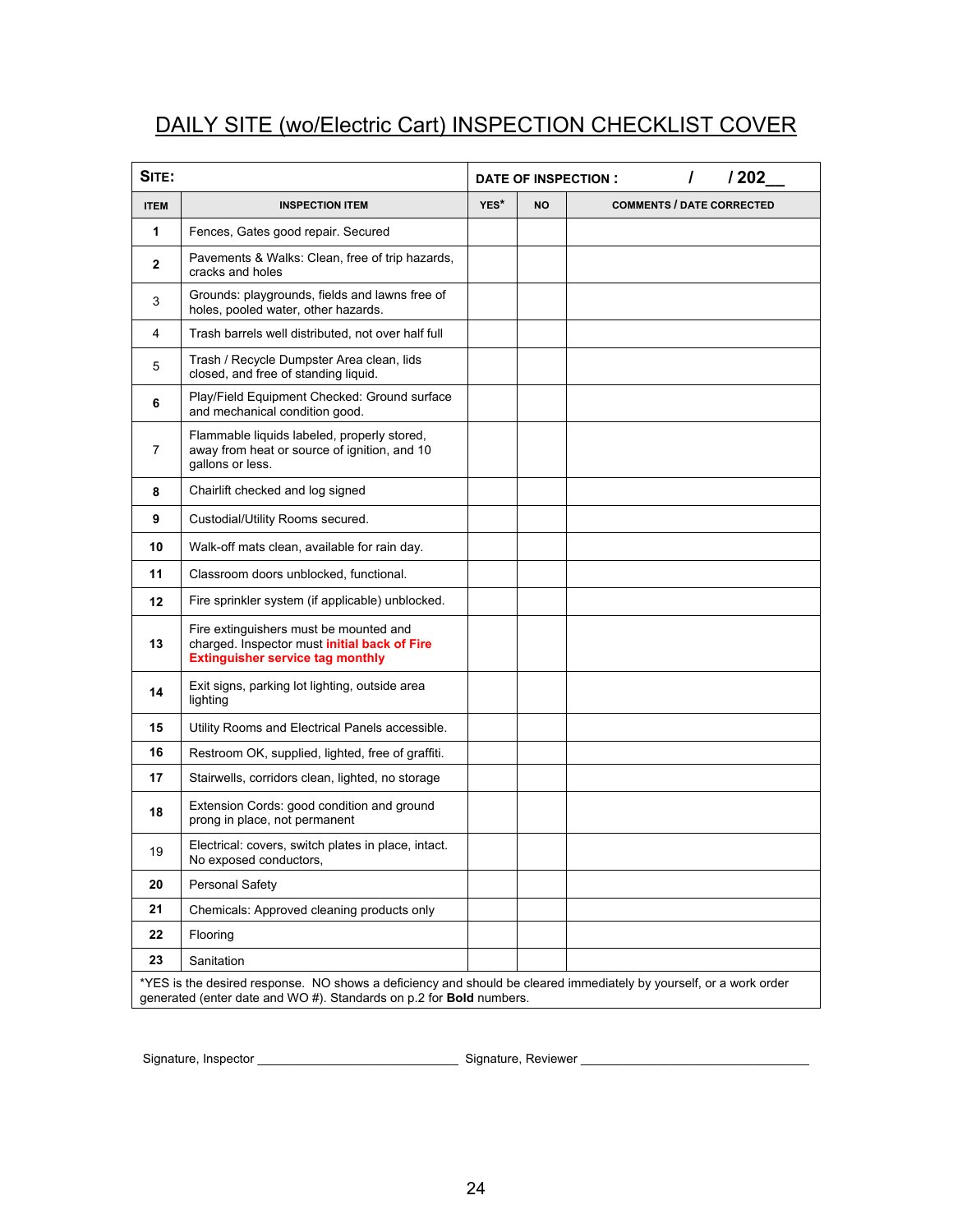| <b>ITEM</b>    | <b>INSPECTION ITEMS</b>                           | SECONDARY SITE CRITERIA/STANDARD OR NOTES                                                                                                                                                                                                                                                                                                                                   |
|----------------|---------------------------------------------------|-----------------------------------------------------------------------------------------------------------------------------------------------------------------------------------------------------------------------------------------------------------------------------------------------------------------------------------------------------------------------------|
| Note           | items.                                            | This inspection focuses on conditions that change rapidly. It provides a basic review of facilities that should be<br>checked daily throughout the site. Weekly items are noted by Asterisk. Criteria are provided here for selected                                                                                                                                        |
| $\mathbf{1}$   | <b>Fences and Gates</b>                           | Graffiti removed; no hazards of loose wire, broken parts, and gates secured<br>during school hours, no evident passage under or over fences.                                                                                                                                                                                                                                |
| $\overline{2}$ | Pavements, Walks                                  | Cracks larger than 3/4 inch or lifts greater than 3/8 inch should be filled or ground<br>down. Holes bigger than 2 inches across should be filled level to surface.<br>Rocks, trash food refuse should be removed immediately.                                                                                                                                              |
| 6              | Play/ Field Equipment                             | Play: Check for proper depth of cushion material, grooves under slides and<br>swings raked level, bolts tight, no loose, broken or hardware worn below 50%,<br>walkways, platforms, and stairs swept as needed. Check underside for black<br>widow spiders.<br>Field: Loose wires, broken backstop or ball wall boards, unprotected, unsecured<br>bolts, and other hazards. |
| 8              | Chairlift / Stair Climber                         | Chairlift / Stair Climber checked weekly and log signed (see log sheet on unit)                                                                                                                                                                                                                                                                                             |
| 9              | Custodial / Utility Rooms                         | Custodial / Utility Rooms well organized and secured. Shut-off wrenches are<br>stored and labeled so they can be found in an emergency. Ladders are in good<br>repair and a fiberglass ladder is available for changing lamps. Wet floor signs<br>are available in adequate number and are used.                                                                            |
| 10             | Walk-off mats                                     | Walk-off mats should be available for rainy day installation to keep water from<br>interior hall floors. Not applicable to schools with all exterior hallways. Consider<br>for main office entrance.                                                                                                                                                                        |
| 11             | <b>Classroom Doors</b>                            | Not obstructed, open freely and close automatically.                                                                                                                                                                                                                                                                                                                        |
| 12             | <b>Fire Sprinklers</b>                            | Where emergency sprinklers are installed there must be 18" of clear space from<br>the fixture down, across the room. (No boxes or obstructions to the water flow).                                                                                                                                                                                                          |
| 13             | <b>Fire Extinguishers</b>                         | Document monthly the observation of each portable extinguisher on the tag or a<br>separate log. Note the extinguisher is 1) hung on its bracket near or beyond the<br>exit, 2) marked by sign, 3) sealed, 4) charged, and 5) undamaged.                                                                                                                                     |
| 14             | <b>Emergency Lighting</b>                         | Lighted exit signs are always on; emergency lighting is either pushed-to-test or<br>observed that emergency lights are on. Parking structure and exterior afternoon<br>and night lighting is functioning.                                                                                                                                                                   |
| 15             | Utility Rooms and Electrical<br>Panels accessible | Electrical panels have a minimum clearance of 36" in front of them. Electrical,<br>elevator, and fire sprinkler closets and rooms are to be free and clear of any<br>product (cannot be used as storage areas).                                                                                                                                                             |
| 16             | Restrooms                                         | Well stocked, clean, trash emptied, and free of graffiti.                                                                                                                                                                                                                                                                                                                   |
| 17             | Stairwells, Halls                                 | Lighting and absence of clutter and obstructions are essential. Temporary<br>storage of furniture, book bags, and student projects should be avoided. Clean<br>stairwells are critical to evacuation.                                                                                                                                                                       |
| 18             | <b>Extension Cords</b>                            | Used only for temporary power supply. Cord routed or secured by tape to<br>control tripping hazard. No breaks in outer cover. Temporary repairs or spices<br>not allowed. An extension cord cannot supply an extension (chaining). They<br>cannot be run under carpets although temporary placement under a mat could<br>be used to reduce a tripping hazard.               |
| 20             | Personal Safety                                   | Appropriate personal protective gear: safety glasses, goggles, gloves back<br>supports, boots, rain gear, and non-skid footwear are readily available.<br>Bloodborne Pathogen spill kits are available. All cleaning chemicals are labeled<br>and stored in a safe manner. Secondary labels are in place. SDS books are<br>current and in plain view.                       |
| 21             | <b>Chemicals Secured/SDS</b>                      | Chemicals limited in quantity and hazard in school rooms. Fewer products the<br>better. No flammables, insecticides or poisons. SDS on file at the school for all<br>except (warning labeled) consumer products. Instructional chemicals should be<br>put away nightly.                                                                                                     |
| 22             | Flooring                                          | No tripping hazards or clutter. Carpet edges secure and free of rips and tears.<br>Floor tiles not loose or broken.                                                                                                                                                                                                                                                         |
| 23             | Sanitation                                        | No food residue should remain in the kitchen area on the floor, on or under<br>counters, or appliances after the area is cleaned each day, Food area trash<br>containers emptied daily.                                                                                                                                                                                     |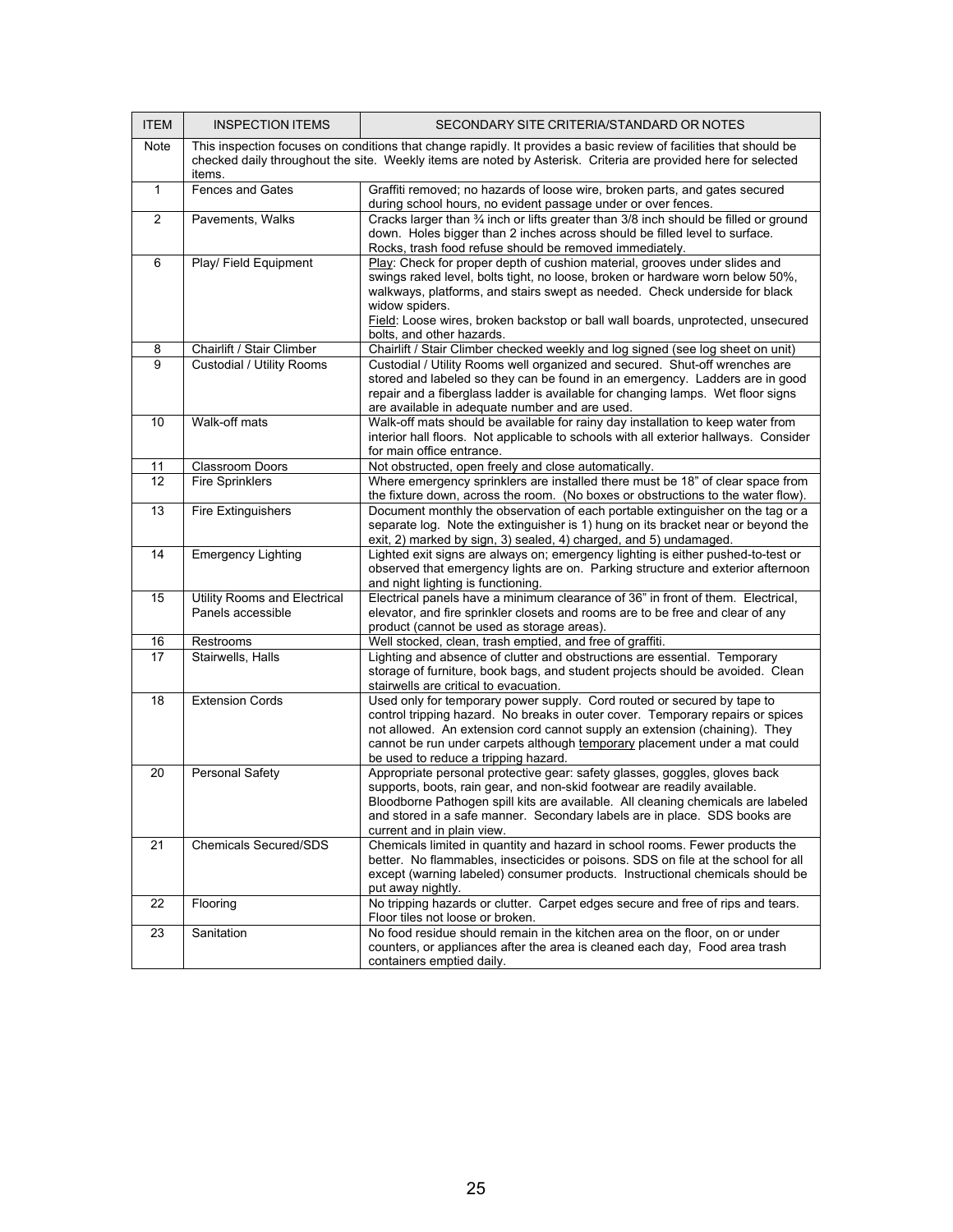### **BURBANK UNIFIED SCHOOL DISTRICT IIPP - COVID-19 Supplement August 10, 2020**

# **Policy**

This COVID-19 IIPP Supplement has been established in accordance with the Cal/OSHA Interim General Guidelines on Protecting Workers from COVID-19 and the Injury & Illness Prevention Program (Title 8 Section 3203) requirements.

Under the IIPP hazard assessment requirements, it has been determined exposure to the COVID-19 virus is a potential hazard in our workplace. Therefore, infection control measures as directed in the Cal/OSHA mandatory guidance have been developed and implemented.

## **Responsibilities**

SUPERINTENDENT/DIRECTORS/PRINCIPALS have the authority and responsibility for:

- Implementing the infection control measures as outlined in this supplement
- Ensuring the outlined sanitation and disinfection efforts are conducted
- Conducting regular inventories to ensure all needed supplies and personal protective equipment (PPE) are available
- Making certain COVID-19 training (as outlined in the training section) is conducted and documented for all employees
- Ensuring our entity is aware of, and complying with, the COVID-19 employee requirements in the Families First Coronavirus Response Act

#### **Managers & Supervisors**

Managers and supervisors are responsible for implementing and maintaining the infection control measures in their work areas. They are responsible for answering employee questions and setting a good example by following the guidance in this supplement.

#### **Employees**

All employees are responsible for understanding and following the infection control measures and for asking questions when direction is unclear. Employees are expected to report any unsafe conditions to their supervisor.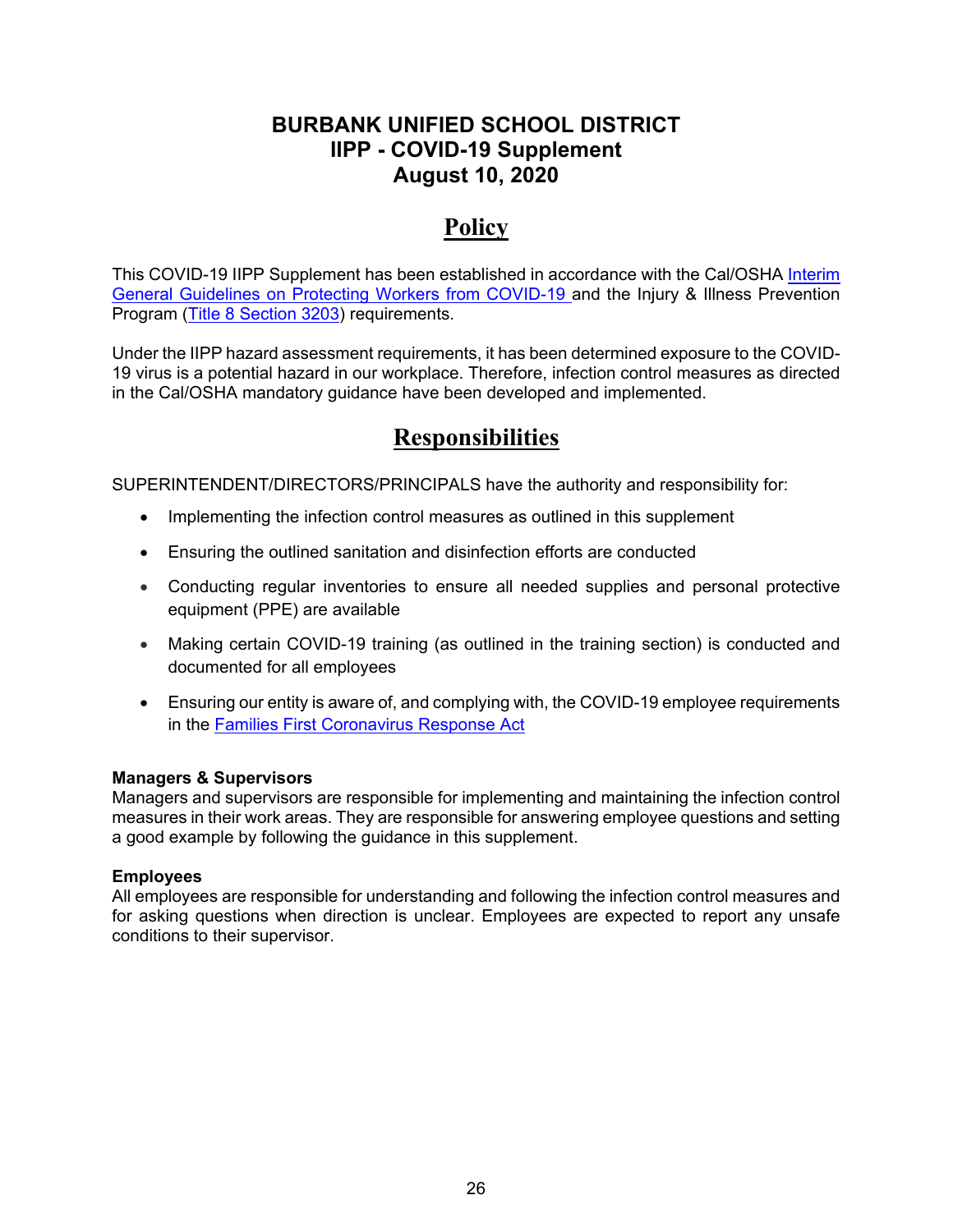# **Compliance**

Our primary goal is to prevent the spread of COVID-19 and protect our employees. All managers, supervisors, and employees are required to strictly adhere to all the outlined infection control measures in this supplement. Our compliance measures include, but are not limited to, the following:

- Informing employees of these requirements in a readily understandable language
- Training all employees on the infection control measures
- Disciplining employees for failure to comply with the requirements in this supplement

# **Communication**

All employees will be trained on the infection control measures in a form readily understandable by all. Our communication system encourages all employees to inform their managers and supervisors of any unsafe working conditions without fear of reprisal. Employees can report COVID-19 specific or any workplace hazards anonymously by phoning WeTip at (800)873-7283 or online at www.WeTip.com.

## **Hazard Assessment & Infection Control Measures**

The IIPP regulation requires us to conduct a hazard assessment to identify, evaluate, and implement control measures whenever we are made aware of a new or previously unrecognized hazard. It has been determined that exposure to the COVID-19 virus is a potential hazard in our workplace. Therefore, infection control measures as directed in the Cal/OSHA mandatory guidance have been developed and implemented.

The District will follow the most stringent prescribed Hazard Assessment and Infection Control Measures from the CDC, California State Department of Public Health, and the Los Angeles County Department of Public Health.

## **Infection Control Measures**

#### **Administrative Controls**

- All sick employees will be actively encouraged to stay home.
- Employees will be immediately sent home or to medical care, as needed, if they have a frequent cough, fever, difficulty breathing, chills, muscle pain, headache, sore throat, or recent loss of taste or smell.
- Employees who are out ill with fever or acute respiratory symptoms are not allowed to return to work until both of the following occur:
	- $\circ$  At least three full days pass with no fever (without the use of fever-reducing medications) and no acute respiratory illness symptoms; and
	- o At least 10 days pass since the symptoms first appeared.
- Employees who return to work following an illness are required to report any recurrence of symptoms.
- Teleworking options will be supported where feasible. Employees will be advised of any non-essential travel requirements.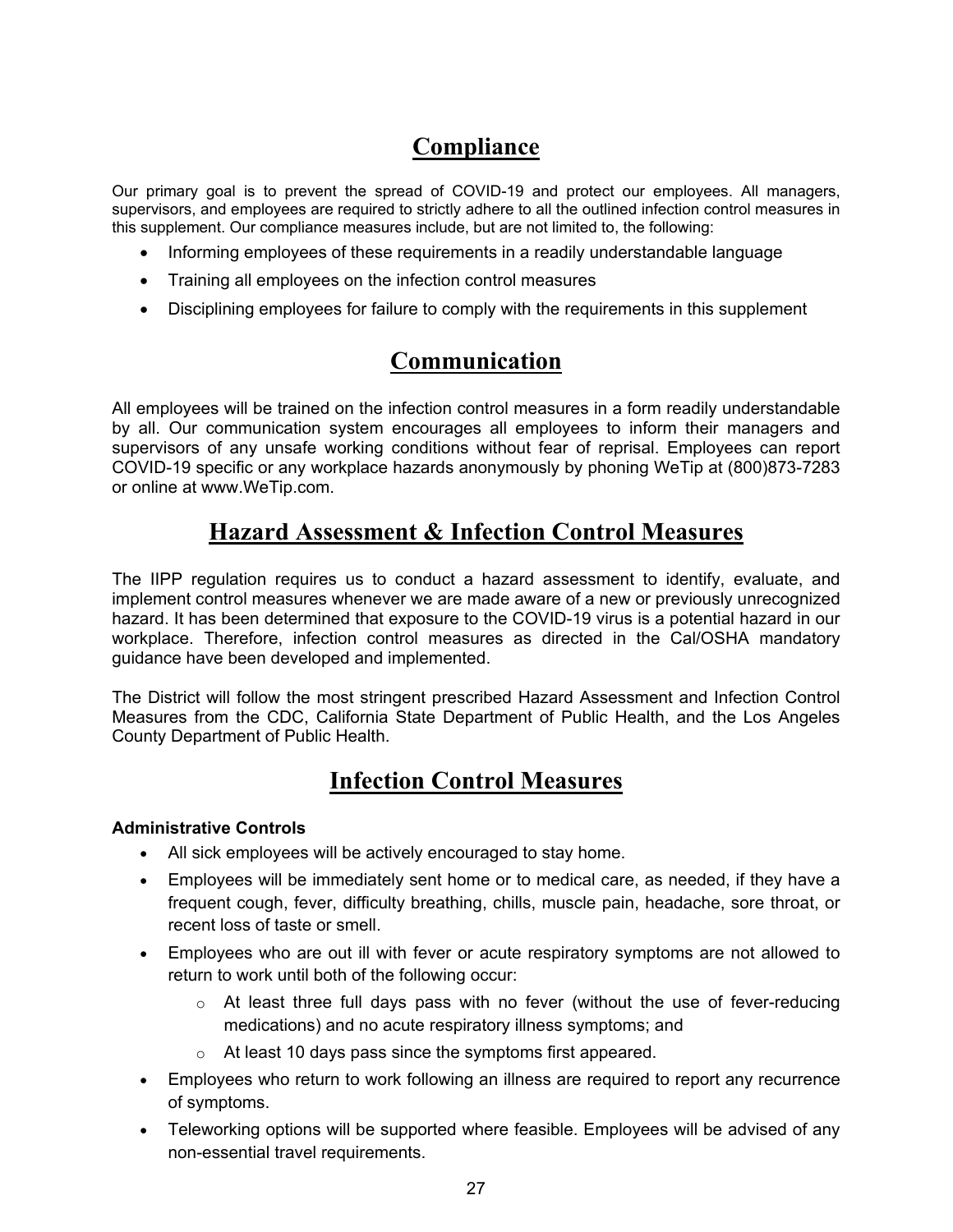#### **Physical Distancing**

- Physical distancing will be practiced by cancelling in-person meetings and using video or telephonic meetings when possible.
- A distance of at least 6 feet between persons will be maintained at the workplace when possible.
- Shared workspaces (desks, offices, and cubicles) and work items (phones, computers, other work tools and equipment) will be avoided when possible. If workspaces and work items must be shared, they will be cleaned and disinfected before and after use.

#### **Face Covering**

Employees will be provided with cloth face covers or encouraged to use their own face covers whenever they may be in workplaces with other persons. Cloth face coverings are not PPE, but combined with physical distancing of at least six feet, they may help prevent infected persons without symptoms from unknowingly spreading COVID-19.

#### **Cleaning & Disinfection**

Procedures have been established to routinely clean and disinfect commonly touched objects and surfaces such as elevator buttons, handrails, copy machines, faucets, and doorknobs. Surfaces are cleaned with soap and water prior to disinfection. These procedures should include:

- Using disinfectants that are **EPA-Approved** for use against the virus that causes COVID-19.
- Providing EPA-registered disposable wipes for employees to wipe down commonly used surfaces before use.
- Following the manufacturer's instructions for all cleaning and disinfection products (e.g., safety requirements, PPE, concentration, contact time).
- Ensuring there are adequate supplies to support cleaning and disinfection practices.

#### **Confirmed Cases of Employee Exposure to COVID-19**

If an employee is confirmed to have COVID-19 infection, the following measures will take place:

- Inform employees of their possible exposure to COVID-19 in the workplace but maintain confidentiality as required by the Americans with Disabilities Act (ADA) and the California Department of Fair Employment and Housing.
- Temporarily close the general area where the infected employee worked until cleaning is completed.
- Conduct deep cleaning of the entire general area where the infected employee worked and may have been, including breakrooms, restrooms and travel areas, with a cleaning agent approved for use by the EPA against coronavirus. Ideally, the deep cleaning should be performed by a professional cleaning service.
	- $\circ$  Any person cleaning the area will be equipped with the proper PPE for COVID-19 disinfection (disposable gown, gloves, eye protection, mask, or respirator if required) in addition to PPE required for cleaning products.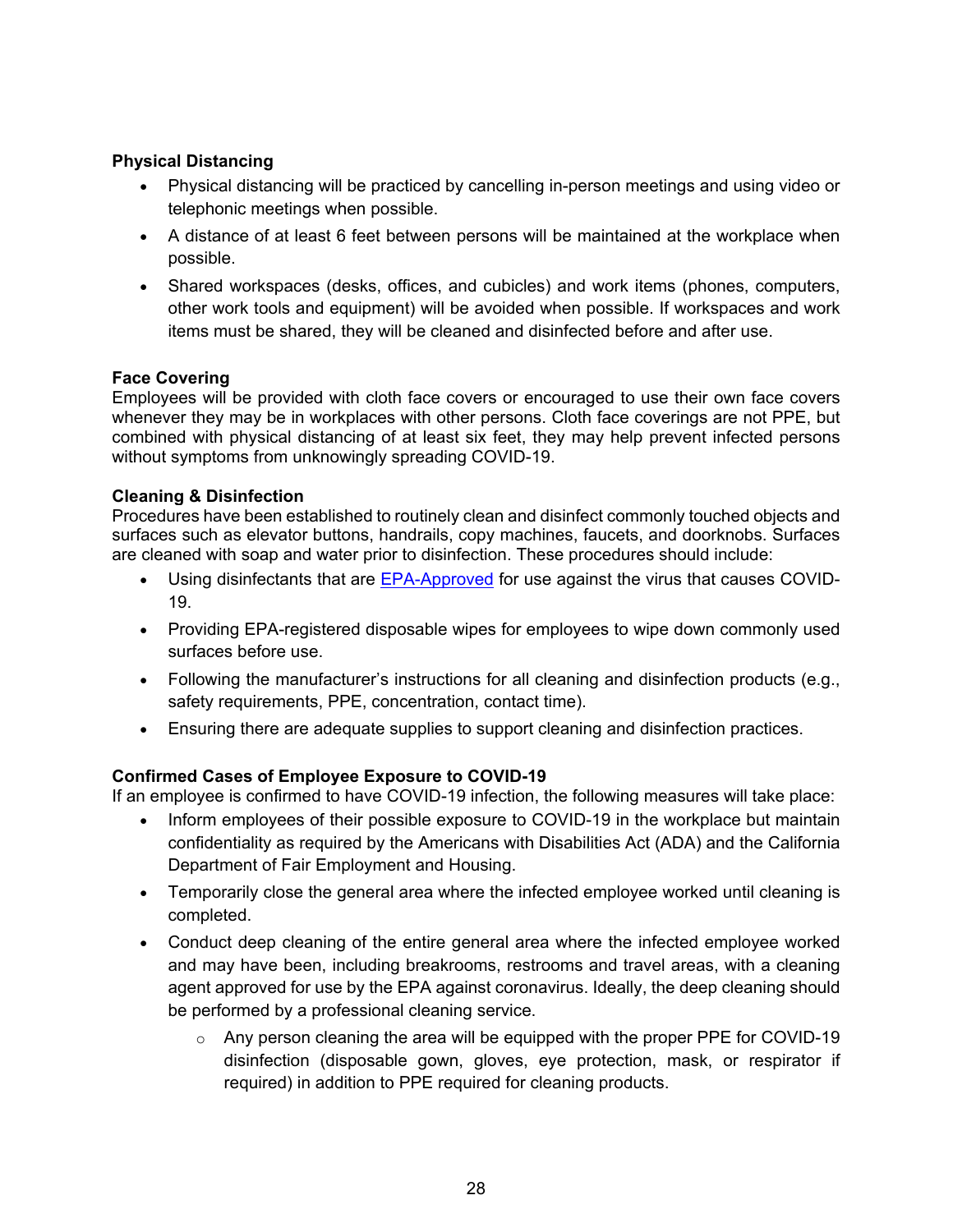#### **Engineering Controls for Customer Service Areas**

For employees who have frequent contact with the public, the following measures will be implemented that take into account the possibility that the public is a possible contamination source, including:

- Conducting even more frequent cleaning and disinfection of surfaces touched by the public such as credit card machines, touch screens, doorknobs, etc.
- Where feasible, employees who have frequent interaction with the public will be protected with engineering controls such as Plexiglas screens, tables or other physical barriers, or spatial barriers of at least six feet.
- If exposures to the general public cannot be eliminated with engineering controls, customers will be required or encouraged to wear face coverings and physical distancing.
- Hand sanitizer stations will be provided, and employees will be encouraged to frequently wash their hands with soap and water for 20 seconds.
- Physical distancing will be enforced by limiting the number of customers in the space, where feasible.
- Disposable gloves will be provided to employees who handle items touched by the public.

## **Hazard Correction**

Any reported COVID-19 related unsafe or unhealthy work conditions, practices, or procedures will be investigated and, if warranted, corrected in a timely manner.

## **Accident/Incident Investigations**

Accident/incident investigations, for potentially work-related COVID 19 illnesses, will be conducted as required by Cal/OSHA.

Cal/OSHA's reporting requirements are outlined at https://www.dir.ca.gov/dosh/coronavirus/Reporting-Requirements-COVID-19.html. Cal/OSHA's Q&A on Executive Order N-62-20 is available at https://www.dir.ca.gov/dwc/Covid-19/FAQs.html

#### **Training**

All employees will receive training in a language that is readily understandable to them. Training will include a review of this IIPP - COVID-19 Supplement and the following topics:

- General description of COVID-19, symptoms, when to seek medical attention, how to prevent its spread, and the employer's procedures for preventing its spread at the workplace.
- How an infected person can spread COVID-19 to others even if they are not sick.
- How to prevent the spread of COVID-19 by using cloth face covers, including:
	- $\circ$  CDC guidelines that everyone should use cloth face covers when around other persons.
	- $\circ$  How cloth face covers can help protect persons around the user when combined with physical distancing and frequent hand washing.